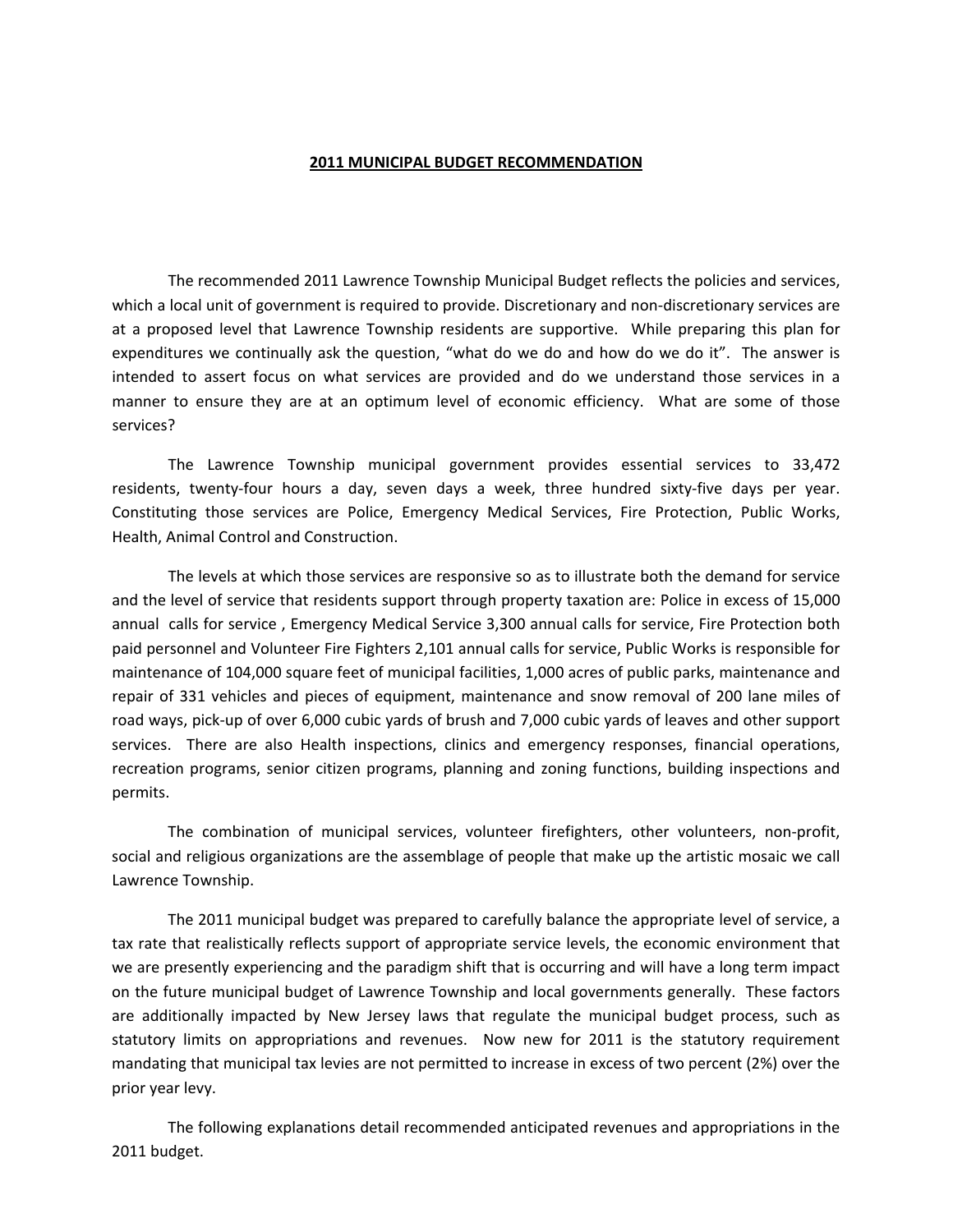## REVENUES

Sources of municipal budget revenue fall into one of four categories; Surplus, Miscellaneous Revenue, Receipts from Delinquent Taxes and Current Taxes. When developing the municipal budget equal weight must be given to the levels of revenue to be anticipated as resources to support municipal operations as is applied to considering levels of appropriations. Compliance with the statutory restriction of prohibiting revenues being anticipated at an amount in excess of the amount realized in the immediate prior fiscal year forces conservative estimates to be utilized so as to guard against operating cash deficits. Simultaneously it is imperative to plan for future budgets so that decisions on revenue for the current year do not negatively impact subsequent budgets by either using all reserves in a single budget or exhausting those reserves at too fast a pace. A long term approach to management of revenues contributes to stable budget conditions and reasonable management of the tax rate. The 2011 anticipated budget revenues are at levels that consider the current as well as future budget years.

The source of anticipated surplus as a revenue in the municipal budget results from the fiscal activity of the immediate preceding fiscal year. The major credits to surplus are revenues realized in excess over amounts anticipated, lapsing 2009 appropriation reserves and miscellaneous revenues realized and not previously anticipated. The amount of surplus as a revenue comes from a known available balance. Therefore, the amount of surplus that may be replenished must be considered when deciding how much of the balance should be anticipated as revenue in the municipal budget.

The amount of surplus utilized as revenue in the 2010 municipal budget was \$5,870,000. For two years in a row Lawrence Township has been unsuccessful in regenerating surplus at an amount equal to or greater than what was anticipated as budget revenue. Why is this fall in surplus critical, because any decline in a category of revenue that cannot be offset by another source or reductions in appropriations defaults to current taxes for closing a gap. The unaudited surplus balance at year-end 2010 was \$6,985,436 a decline of \$1,256,779. The anticipated amount of surplus for use in the 2011 municipal budget is \$5,370,000 or \$500,000 less than the prior year and \$840,000 less than the 2008 level at \$6,210,000. The amount of anticipated surplus is 12.75% of the recommended budget. It is 76.87 % of the surplus balance and leaves 3.84% as a remaining balance as a percentage of the recommended budget. The use of surplus as a percentage of balance is at the highest level since 1996 and the remaining balance as a percentage of the recommended budget is the lowest during the same period.

Miscellaneous revenues are the next category. Miscellaneous revenues are from known and recurring sources. Included are locally generated revenues, state aid and grants. Revenues in this category are statutorily limited to be anticipated at a level not to exceed the amount realized in cash during the immediate prior fiscal year. Miscellaneous revenues can also contain new revenues or amounts to be anticipated above what was realized in the prior year with the permission of the Director of the Division of Local Government Services. It is also possible that there are miscellaneous revenues that are non-recurring, one-shot revenues. The 2010 municipal budget contained \$527,025 in revenues that will not be repeated in the 2011 budget. The 2011 recommended budget includes \$184,000 in onetime revenues. In sum, there is a reduction of revenue for 2011 in the amount of \$843,025 not being repeated, the reduction in anticipated surplus of \$500,000 and the net decrease in one‐shot revenues of \$343,025. In addition, some specific items of miscellaneous revenues had to be anticipated at higher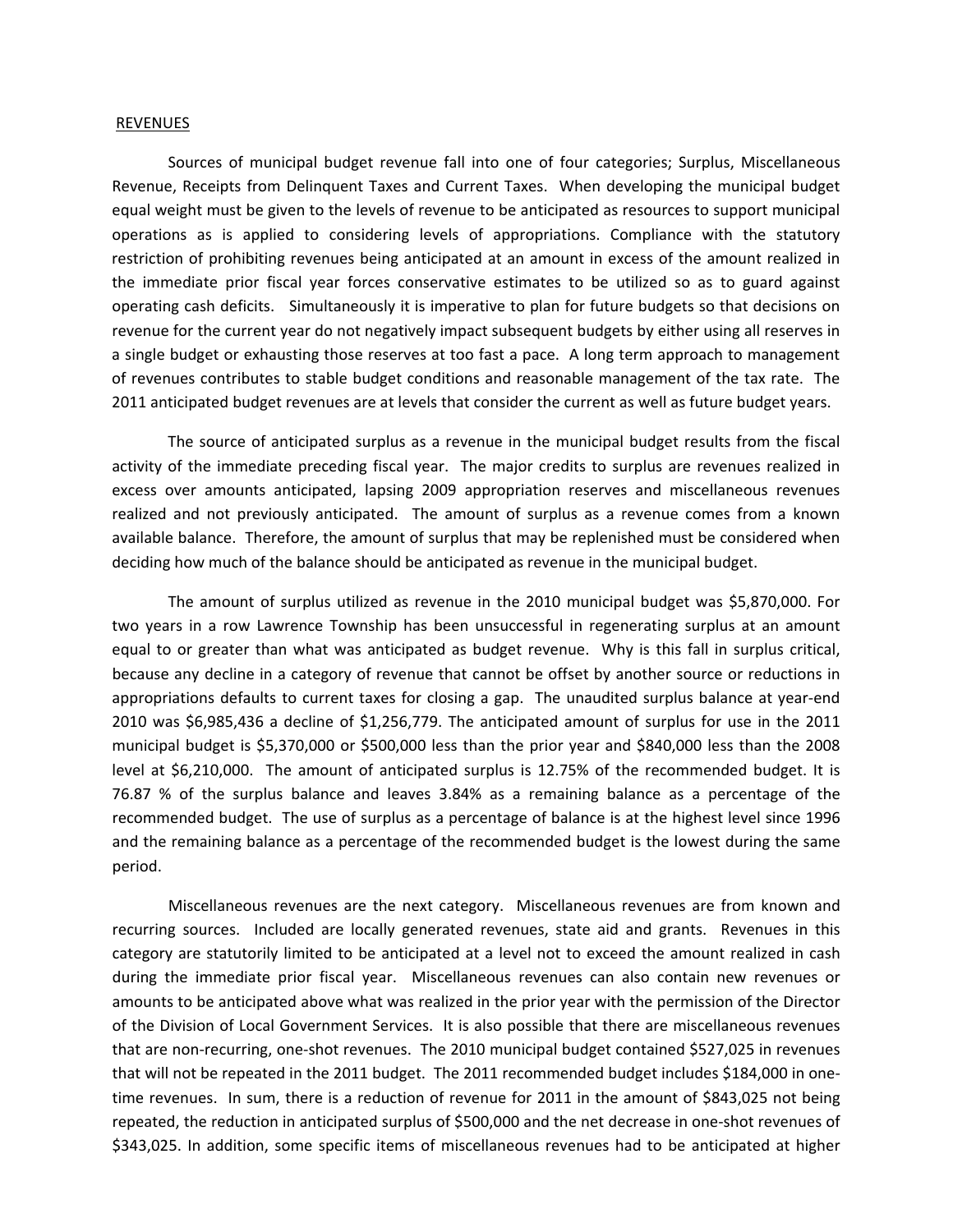levels over the previous year anticipated amounts in order to reduce the pressure on the amount to be raised through property taxation. Anticipated miscellaneous revenues are 34% of total revenues and remain consistent with prior year apportionments.

State aid for 2011 is \$3,982,565 the identical amount that was realized in 2010. This aid accounts for 28% of miscellaneous revenues or 9% of total budget revenues.

The next revenue is Receipts from Delinquent Taxes. The source of these receipts is the payment of outstanding prior year tax delinquencies and tax title liens. The year-end 2010 tax receivable balance is \$1,954,594 an increase of \$154,229 over the previous year. The statutory limit applicable as to how much of the receivable is permitted as anticipated revenue is calculated by applying the percentage of delinquent taxes collected in the prior year against that receivable balance. The anticipated revenue from delinquent tax collections is increasing for the third consecutive year. The total anticipated delinquent tax revenue is \$939,000 an increase of \$88,000 or 2% of total budget revenues which remains consistent with previous year levels.

Current Real Estate Taxes are the final revenue category. Real Estate taxes make up the final amount needed from revenue that the prior three categories were unable to provide to support budget appropriations. Municipal Real Estate Taxes also include the amount required for the appropriation of the "Reserve For Uncollected Taxes". For 2011 the amount of Real Estate Taxes required to balance the budget is \$21,554,969 an increase of \$1,244,174. The amount is below the new statutory 2% Levy Cap in the amount of \$136,643. This excess capacity will be available for "banking" for use in subsequent budgets.

Tax assessment appeals continue to place tremendous pressure on the fiscal operations of Lawrence Township and in particular the tax rate. In 2010 Lawrence Township experienced a decline in net valuation taxable in the amount of \$84,347,716. In 2011 there was further decline in the amount of \$37,590,102 for a combined two year total of \$121,937,818. The loss in taxable value equals \$951,115 in property tax receipts when applying the 2010 tax rate of .78. This decline in tax revenue added to the decrease in miscellaneous revenues anticipated in the 2011 budget is a combined loss of \$1,793,915 an amount of revenue that exceeds the increase in the amount to be raised by Real Estate taxes.

The net valuation taxable for 2011 is \$2,566,192,608 which is less than the 2010 value of \$2,603,782,710. The new taxable value results in making the value of one point, one penny, on the tax rate to be worth \$256,619. The prior year value was \$260,378. The drop in net valuation taxable is .01 of the tax rate increase for 2011. The recommended tax rate for 2011 to support municipal operations is .84 a change of six cents. For the owner of a residential property assessed at the Township average of \$161,292 the amount of taxes paid for municipal services in 2011 will be \$1,354.85 an increase of \$79.96 annually or \$6.66 per month.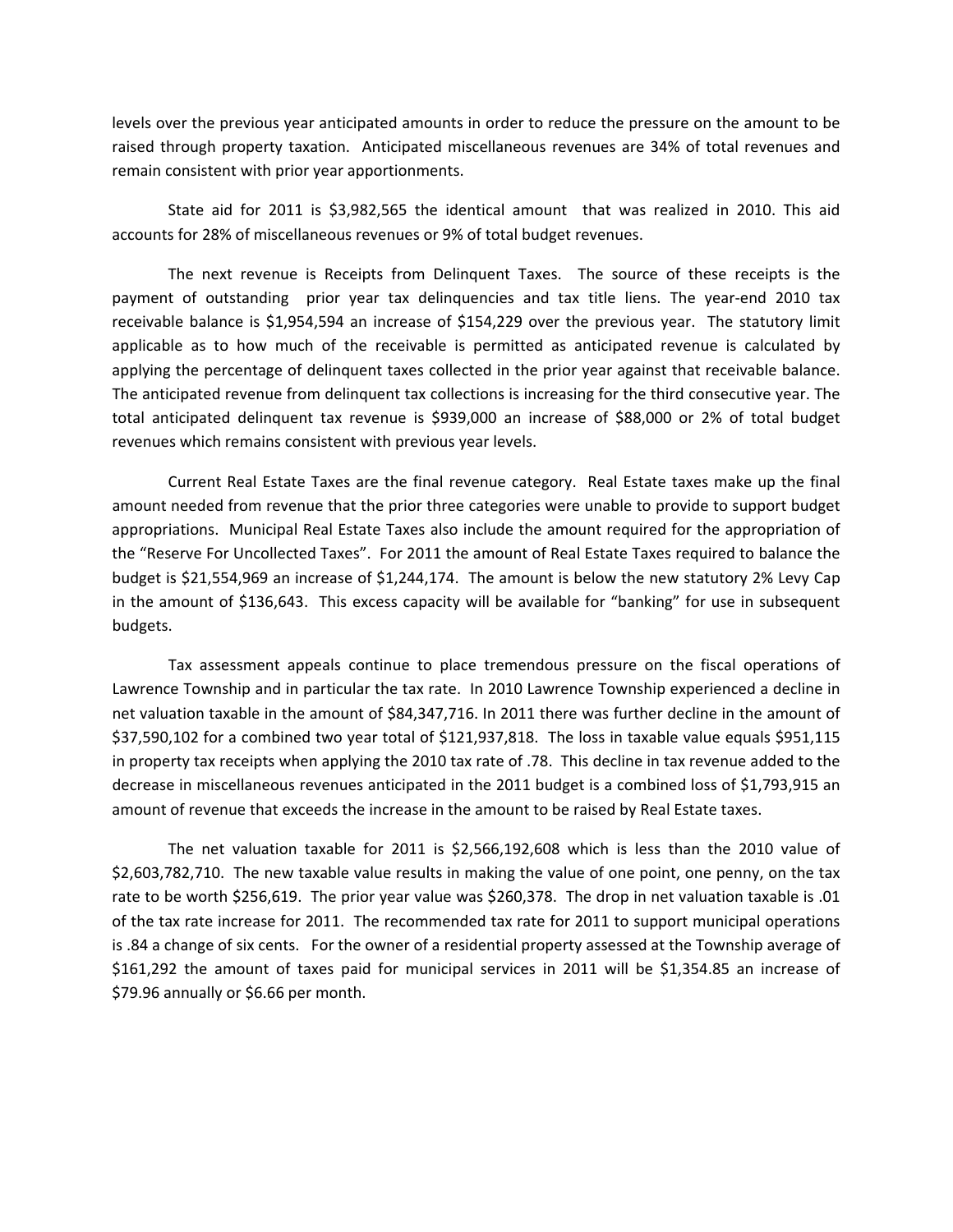## **APPROPRIATIONS**

Recommendation of levels of appropriations remains consistent with past practice of considering levels of service against the amount to be raised by taxation. In many areas of the 2011 municipal budget those levels of service are becoming the minimum at which they can be maintained and in some operations we are experiencing an increase in the demand on the service. It is important to point out that public sector operations are highly regulated and often mandated what a government entity must provide.

New Jersey municipal governments are statutorily bound to not increase designated appropriations by more than 2.5% or the cost of living adjustment, whichever is less. For fiscal year 2011 that "cap" rate was two percent (2%). Lawrence Township met the required limit.

A list of major increases and/or extraordinary changes in spending with explanations is as follows:

| Appropriation                        | Increase/Decrease | Reason                                                                         |
|--------------------------------------|-------------------|--------------------------------------------------------------------------------|
| <b>Salaries</b>                      | \$122,000         | Workforce Reductions and Changes to<br><b>Collective Bargaining Agreements</b> |
| <b>Health Benefits</b>               | 102,000           | State Health Benefits Increase of<br>Premium net of Employee<br>Contributions  |
| Pensions - Public Employees          | 171,000           | <b>Contribution Increase</b>                                                   |
| Police and Fire                      | 235,000           | <b>Contribution Increase</b>                                                   |
| Unemployment Insurance               | 100,000           | Experience                                                                     |
| <b>Debt Service</b>                  | 254,000           | Principal on Tax Appeal Refunds                                                |
| Capital Improvement Fund             | 25,000            | Reserve has Declined                                                           |
| <b>Solid Waste Collection</b>        | (210,000)         | <b>New Contract Savings</b>                                                    |
| MCIA Garbage and Trash               | (45,000)          | <b>Reduced Tonnage Estimates</b>                                               |
| Snow Removal                         | 20,000            | <b>Increased Costs</b>                                                         |
| <b>TWW Fire Hydrant Fees</b>         | 112,000           | <b>Increased Charges</b>                                                       |
| <b>Community Action Program</b>      | (60,000)          | Move Charges To Grant Funds                                                    |
| Red Light Program                    | 480,000           | Red Light Camera Fees - Offset<br>by Revenue                                   |
| <b>Reserve for Uncollected Taxes</b> | 29,000            | Increase Amount to be Raised<br>by Taxation                                    |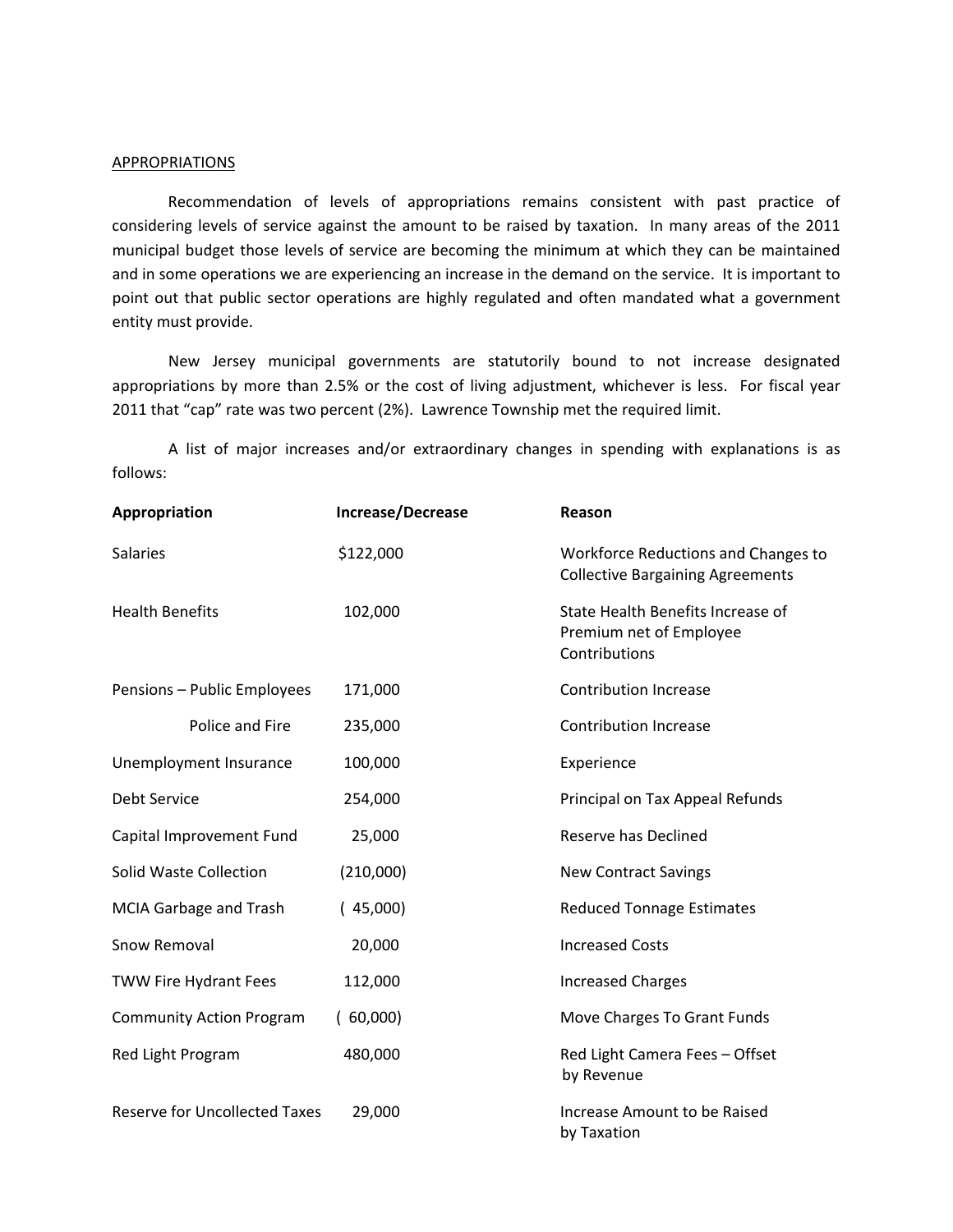Although, salaries rose over the prior fiscal year staffing changes have minimized that increase. Those changes include; a secretarial position in the Office of the Township Manager has been reduced from full-time to part-time, elimination of a part-time inspector in the Division of Construction, not filling two Police vacancies a sergeant and a patrol officer, elimination of the per diem firefighter program, two new full‐time firefighter positions have been budgeted and finally a Class II Officer will be hired to serve as the Municipal Court Officer which will enable the current police officer serving in that capacity to be available for other police duties.

Lawrence Township municipal employees are provided health benefits through the New Jersey State Health Benefits Program (NJSHBP). The terms of the program are directed unilaterally therefore it is not possible to change benefit or co-pay levels to reduce premiums. During a 2009 review of Township claims experience it was revealed that claims exceeded premiums by eight percent (8%) of total costs. A change in providers would have created a tremendous increase in premium over the current program. The appropriation for health benefits that is provided for in the 2011 budget is net of employee contributions toward health care costs. The contribution rates are Police at one and one‐half percent (1.5%) of salary and civilian employees are three percent (3%) of health care premium. In addition, collective bargaining agreements settled in 2010 no longer provide health care at retirement for civilian employees hired after January 1, 2010 in the "white collar", "blue collar", "supervisors" and "non-union" employees. All of the same group of employees will begin contributions toward health care premiums during retirement as well. Lawrence Township civilian employees receive a maximum of ten (10) years of health coverage and police a maximum of fifteen (15) years, not lifetime coverage as some government employers.

Lawrence Township employees are members of the Public Employee Retirement System (PERS) or Police and Firemen's Retirement System (PFRS). Participation in both of these systems requires contributions from employees and the employer. Police employees contribute eight and one-half percent (8.5%) of their salary and civilian employees contribute five and one-half percent (5.5%) of their salary. The Township rates of contribution are twenty-nine and thirty-sixths one hundredths percent (29.36%) for police and eleven and five one hundredths percent (11.05%) for civilians. The pension systems are fully administered by the State of New Jersey. Lawrence Township is billed annually for the amount of pension liability that must be paid to the two systems for the employer share of the contribution. The systems are valued on prior wage levels, two years prior for PERS and three years for PFRS.

The increase in the appropriation for Unemployment Insurance is simply due to an increase in claims experience. During 2010 the amount disbursed from the Unemployment Trust Fund was \$172,903. The 2011 appropriation of \$140,000 will attempt to sustain the reserve balances for future claims.

The increase in the appropriation for Debt Service in the 2011 budget is primarily attributable to the required first year repayment of funds borrowed for the refunding of taxes due to successful tax appeals. That amount is \$250,000. This borrowing was structured by using an inter‐fund loan from an existing Township account which results in no interest payments and minimizes the costs of issuance for issuing the debt instruments.

During 2010 Lawrence Township refinanced two outstanding debt issues to generate savings in debt service appropriations. The refunding of existing debt generated savings of \$39,000 over previous repayment requirements. Those savings have been appropriated to apply to "unfunded" capital improvements that will result in less debt being issued. It is planned to then aggregate debt service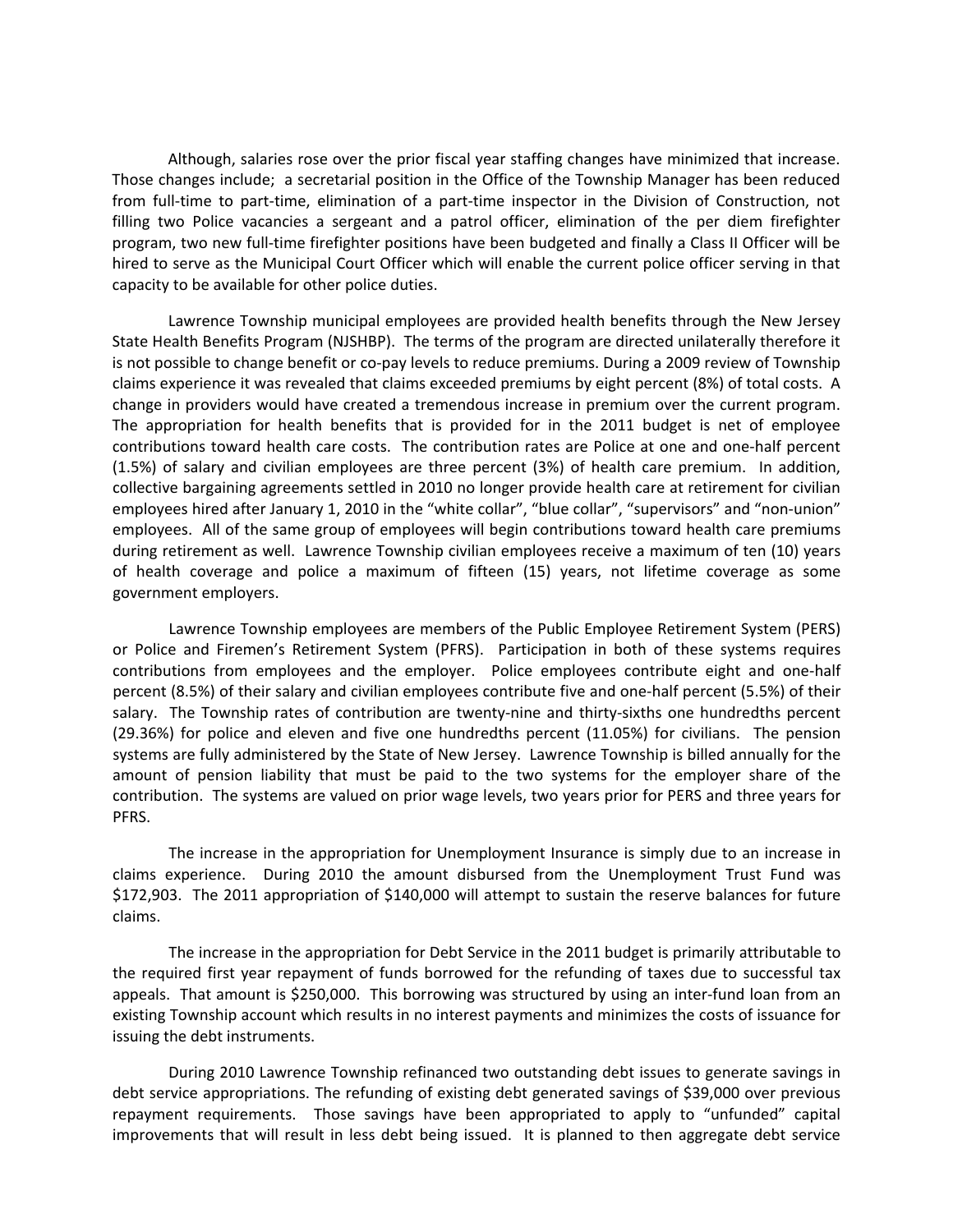savings of future years and maintain those amounts as appropriations to pay toward capital improvements. The plan is to require less long-term debt and increase pay-as-you-go capital spending.

The appropriation for the Capital Improvement Fund is a required source of down payment on municipal debt as required by the New Jersey Local Bond Law. Capital ordinances for municipal projects are required to provide a minimum down payment of five percent (5%) of the amount of debt authorized. The proposed appropriation is expected to provide the amount needed for the 2011 capital improvement program and the stabilizing of the balance for this reserve as it has decreased. An appropriation at this level will protect the small remaining reserve balance to be available in the event of an emergency.

In 2010 the curbside collection of trash was put out for public bid as a private service. The amounts of that bid and subsequent award of a contract resulted in a per ton cost decreasing from \$78.20 to \$63.50 or \$14.70 per ton. The reduction of the per ton cost coupled with a reduction in estimated tonnage generates a savings of \$210,000. These savings did not require any reduction of service. Those reduced tonnage estimates also apply to the tipping costs paid to the Mercer County Improvement Authority.

Trenton Water Works provides fire hydrant service to that area of Lawrence Township which receives water service from the Utility. In September 2008 the Trenton City Council adopted an ordinance increasing fire hydrant service rates. The rates rose forty percent (40%). Shortly after that action Lawrence Township joined other area municipalities outside the City which receive the same service and initiated a lawsuit regarding budgetary matters concerning the Trenton Water Utility. The lawsuit was held in abeyance pending the sale of the outside portion of the Trenton Water Utility to New Jersey American Water. During that time the rate increase was not required to be paid by Lawrence Township and any accrued arrearages were stipulated to be waived after the sale. Now with the failed sale the lawsuit is proceeding and the new rates are applicable.

The appropriation for the Community Action Program is for social services provided by HomeFront at the Lawrence Community Center. The annual costs contractually required to be paid by Lawrence Township is \$98,000. The one year reduction of \$60,000 is made possible by shifting some of the required total to grant funds. This will be a one‐ time reduction.

During 2010 Lawrence Township entered into a contract with Automated Traffic Systems (ATS) to provide red light camera enforcement at the intersection of Route 1 and Franklin Corner Road. Lawrence Township was selected as part of a pilot program being conducted by the New Jersey Department of Transportation. The appropriation of \$408,000 is the estimated costs to be paid by the Township to ATS for that program. Those costs are offset by revenue anticipated to be generated from the administering of fines to red light violators.

The reserve for uncollected taxes is a non‐spending appropriation mandated by state law to ensure there is adequate cash collected through taxes for the tax levy requirements of the school, county and municipality. The appropriation is needed to close the gap between the amount of current taxes anticipated to be collected and one hundred percent (100%) being collected. The appropriation may change since estimates were used to project the tax levies of the non-municipal tax entities.

The recommended municipal budget for 2011 has not been developed in a way that considers current conditions as temporary and once they improve there will be a return to normal. The conditions that exist will continue. New fiscal challenges will be developing and old matters will evolve. The Lawrence Township municipal budget is not so much an appropriation problem but a revenue problem.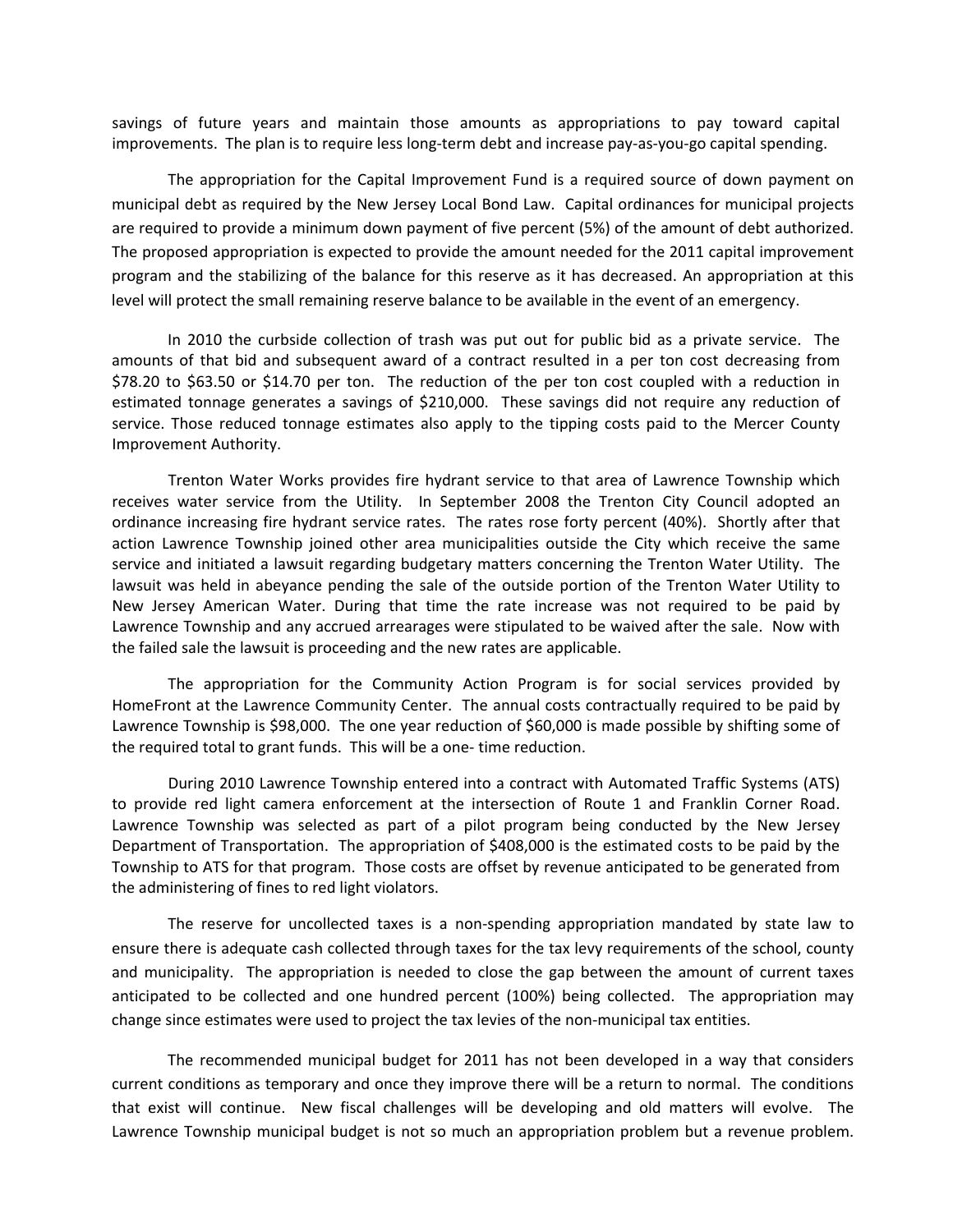As previously stated if the amount of surplus was able to be anticipated at the same level as the prior year and the decline in ratables had not occurred the combined revenue from prior taxation and surplus would have resulted in a tax decrease instead of an increase for 2011. The approach to be taken is to recognize the contraction of revenue, seek new sources, continue to aggressively manage appropriations and efficiently manage services for cost control. Lawrence Township has entered a new era of municipal budget realities.

The administration is prepared to provide Township Council and members of the public all the necessary assistance required to examine and deliberate the recommended 2011 municipal budget.

Respectfully submitted,

 Richard S. Krawczun, CMFO Municipal Manager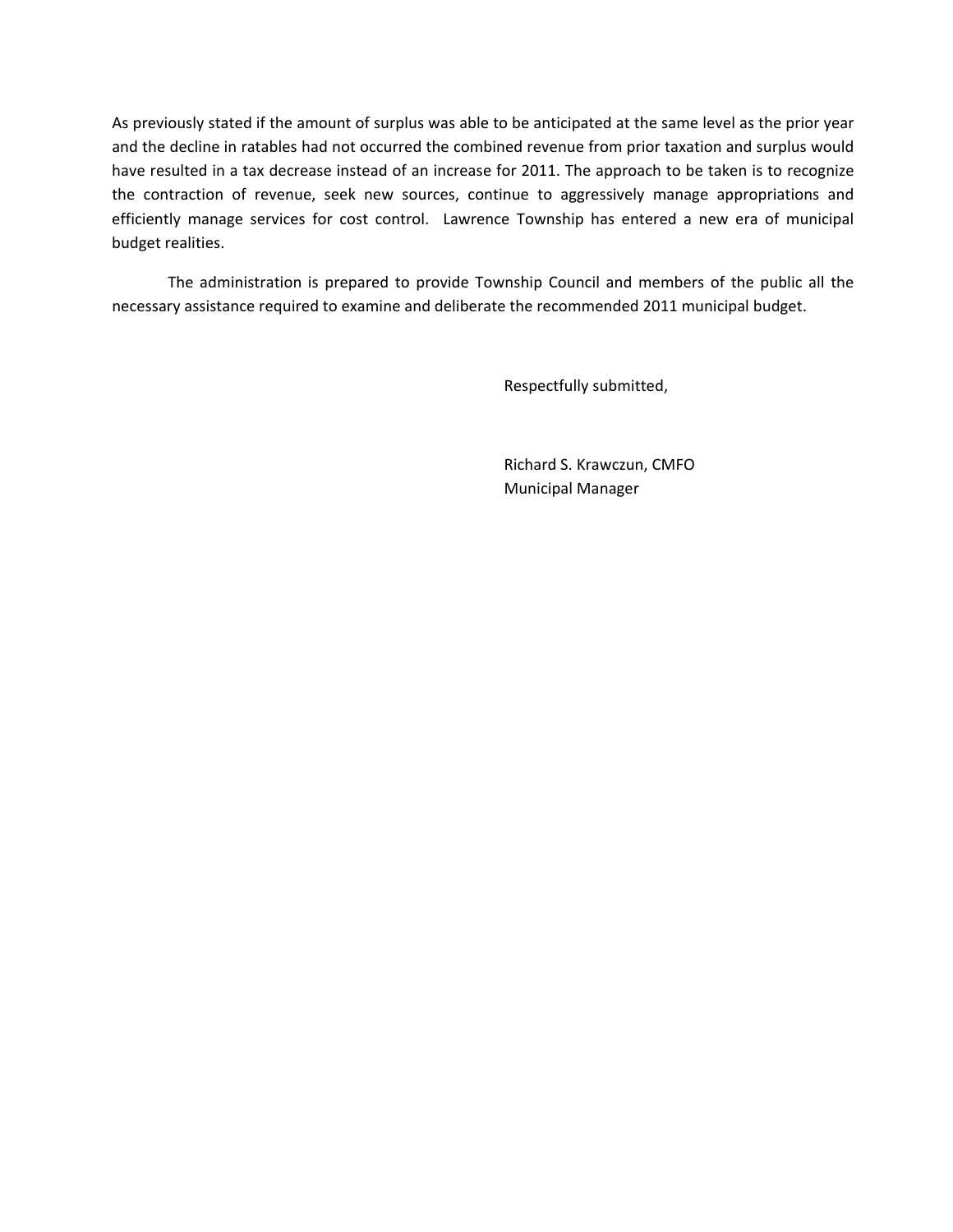| <b>LAWRENCE TOWNSHIP BUDGET REVENUES</b> |                    |                    |                 |                |
|------------------------------------------|--------------------|--------------------|-----------------|----------------|
|                                          | <b>ANTICIPATED</b> | <b>ANTICIPATED</b> | <b>REALIZED</b> | <b>EXCESS</b>  |
| <b>REVENUE TYPE</b>                      | 2011               | 2010               | 2010            | (DEFICIT)      |
| <b>SURPLUS-CASH</b>                      | 5.370.000.00       | 5,870,000.00       | 5,870,000.00    | 0.00           |
| <b>MISCELLANEOUS</b>                     |                    |                    |                 |                |
| Alcoholic Beverage Licenses              | 40,000.00          | 40,000.00          | 50,600.00       | 10,600.00      |
| <b>Other Licenses</b>                    | 77,000.00          | 74,000.00          | 79.938.00       | 5,938.00       |
| <b>Construction Fees &amp; Permits</b>   | 927,000.00         | 970,000.00         | 927.653.05      | (42, 346.95)   |
| <b>Other Fees &amp; Permits</b>          | 185,000.00         | 180,000.00         | 205,799.85      | 25,799.85      |
| <b>Court Fines &amp; Costs</b>           | 620,000.00         | 620,000.00         | 623,640.88      | 3,640.88       |
| Interest & Costs On Taxes                | 330,000.00         | 312,000.00         | 515,899.86      | 203,899.86     |
| <b>Energy Receipts Tax</b>               | 3,823,488.00       | 3,745,715.00       | 3,745,715.00    | 0.00           |
| Supplemental Energy Receipts Tax         |                    |                    |                 | 0.00           |
| <b>Sewer Service Charges</b>             | 4,919,000.00       | 4,919,000.00       | 5,116,471.82    | 197,471.82     |
| Rider/Lawrenceville Contribution         | 50,000.00          | 50,000.00          | 50,000.00       | 0.00           |
| Interest on Investments                  | 45,249.00          | 150,000.00         | 46,232.86       | (103, 767, 14) |
| <b>Smart Growth Green Building</b>       |                    |                    |                 | 0.00           |
| Pymnt In Lieu-Non Profit Housing         | 250,000.00         | 236,000.00         | 308,708.82      | 72,708.82      |
| <b>Recreation Program Fees</b>           | 300,000.00         | 275,000.00         | 294,155.51      | 19,155.51      |
| Safe and Secure Grant                    | 45,896.00          | 60,000.00          | 60,000.00       | 0.00           |
| Uniform Fire Safety Code                 | 140,000.00         | 140,000.00         | 193,810.85      | 53,810.85      |
| <b>CATV Franchise Fee</b>                | 197,000.00         | 96,000.00          | 226,556.01      | 130,556.01     |
| <b>Red Light Camera Fees</b>             | 700,000.00         |                    |                 | 0.00           |
| Garden State Trust Fund                  | 5,751.00           | 8,626.00           | 5,751.00        | (2,875.00)     |
| St Of NJ-Housing Inspections             |                    | 1,954.00           | 1,954.00        | 0.00           |
| NJDOT Johnson Trolley Line Bridge        |                    | 275,000.00         | 275,000.00      | 0.00           |
| <b>Recreation Trails Grant</b>           |                    | 50,000.00          | 50,000.00       | 0.00           |
|                                          |                    | 49,095.61          | 49,095.61       | 0.00           |
| <b>Clean Communities Program</b>         |                    | 5.033.00           | 5,033.00        | 0.00           |
| <b>Public Health Priority Funding</b>    |                    |                    |                 | 0.00           |
| <b>Reserve Sale of Municipal Assets</b>  | 100,000.00         | 100,000.00         | 100,000.00      |                |
| Drunk Driving Enforcement Fund           |                    | 13,501.05          | 13,501.05       | 0.00           |
| Gang Resistance Ed Grant                 |                    | 820.84             | 820.84          | 0.00           |
| <b>CMPTRA Allocation</b>                 | 153,326.00         | 231,099.00         | 231,099.00      | 0.00           |
| <b>Municipal Alliance</b>                | 21,682.00          | 21,682.00          | 21,682.00       | 0.00           |
| <b>Bullet Proof Vests</b>                |                    | 2.161.93           | 2,161.93        | 0.00           |
| Cops In Shops                            |                    | 5,500.00           | 5,500.00        | 0.00           |
| NJDOT Click It or Ticket 2010            |                    | 4,000.00           | 4,000.00        | 0.00           |
| <b>Alcohol Education</b>                 |                    | 3,971.57           | 3,971.57        | 0.00           |
| Recycling Tonnage Grant                  | 66,509.02          | 66,307.33          | 66,307.33       | 0.00           |
| <b>FEMA Funding</b>                      | 15,750.92          |                    |                 | 0.00           |
| <b>Hotel/Motel Tax Program</b>           | 130,000.00         | 130,000.00         | 146,947.84      | 16.947.84      |
| QBM Police Agreement                     | 150,000.00         | 125,000.00         | 175,588.00      | 50,588.00      |
| <b>Body Armor</b>                        |                    | 7,943.17           | 7,943.17        | 0.00           |
| <b>TRC Energy Audit</b>                  | 5,016.70           |                    |                 | 0.00           |
| <b>Over The Limit Under Arrest</b>       | 8,912.50           | 4.400.00           | 4,400.00        | 0.00           |
| <b>Public Health Emerg Response</b>      | 10,000.00          |                    |                 | 0.00           |
| <b>Safe Corridors to School</b>          |                    |                    |                 | 0.00           |
| <b>Ambulance Service Fees</b>            | 740,000.00         | 600,000.00         | 740,307.63      | 140.307.63     |
| Premium on Bond Sale                     |                    |                    |                 | 0.00           |
| <b>Emergency Management Assistance</b>   |                    | 14,987.00          | 14,987.00       | 0.00           |
| Reserve for Sidewalks                    | 125,000.00         |                    |                 | 0.00           |
| <b>Capital Surplus</b>                   | 28,000.00          | 287,000.00         | 287,000.00      | 0.00           |
| <b>COAH Interest</b>                     | 1,210.50           | 180,026.00         | 180,026.00      | 0.00           |
| JIF Refund                               | 30,000.00          | 60,000.00          | 60,000.00       | 0.00           |
| <b>DVRPC Brunswick Pike Redvlpm</b>      |                    | 55,000.00          | 55,000.00       |                |
| 2009 Business Stimulus Fund              |                    | 7,000.00           | 7,000.00        |                |
| <b>N.J. EDA HDSRF</b>                    |                    | 65,200.00          | 65,200.00       |                |
| N.J. Civil Disturbance Hazmat Release    |                    | 9,000.00           | 9,000.00        |                |
|                                          |                    | 3,500.00           | 3,500.00        |                |
| <b>BMS Safety Town</b>                   |                    | 4,600.00           | 4,600.00        |                |
| NJ Enforcing Underage Drinking Laws      |                    |                    |                 |                |
| TOTAL MISCELLANEOUS                      | 14,240,791.64      | 14,260,123.50      | 15,042,559.48   | 782.435.98     |
| <b>DELINQUENT TAXES</b>                  | 939,000.00         | 851,000.00         | 1,618,350.00    | 767,350.00     |
|                                          |                    |                    |                 |                |
| SUB-TOTAL ALL REVENUES                   | 20,549,791.64      | 20,981,123.50      | 22,530,909.48   | 1,549,785.98   |
| AMOUNT TO BE RAISED BY TAXES             | 21,554,969.08      | 20,310,795.35      | 22,073,654.65   | 1,762,859.30   |
|                                          |                    |                    |                 |                |
| <b>GRAND TOTAL REVENUES</b>              | 42,104,760.72      | 41,291,918.85      | 44.604.564.13   | 3,312,645.28   |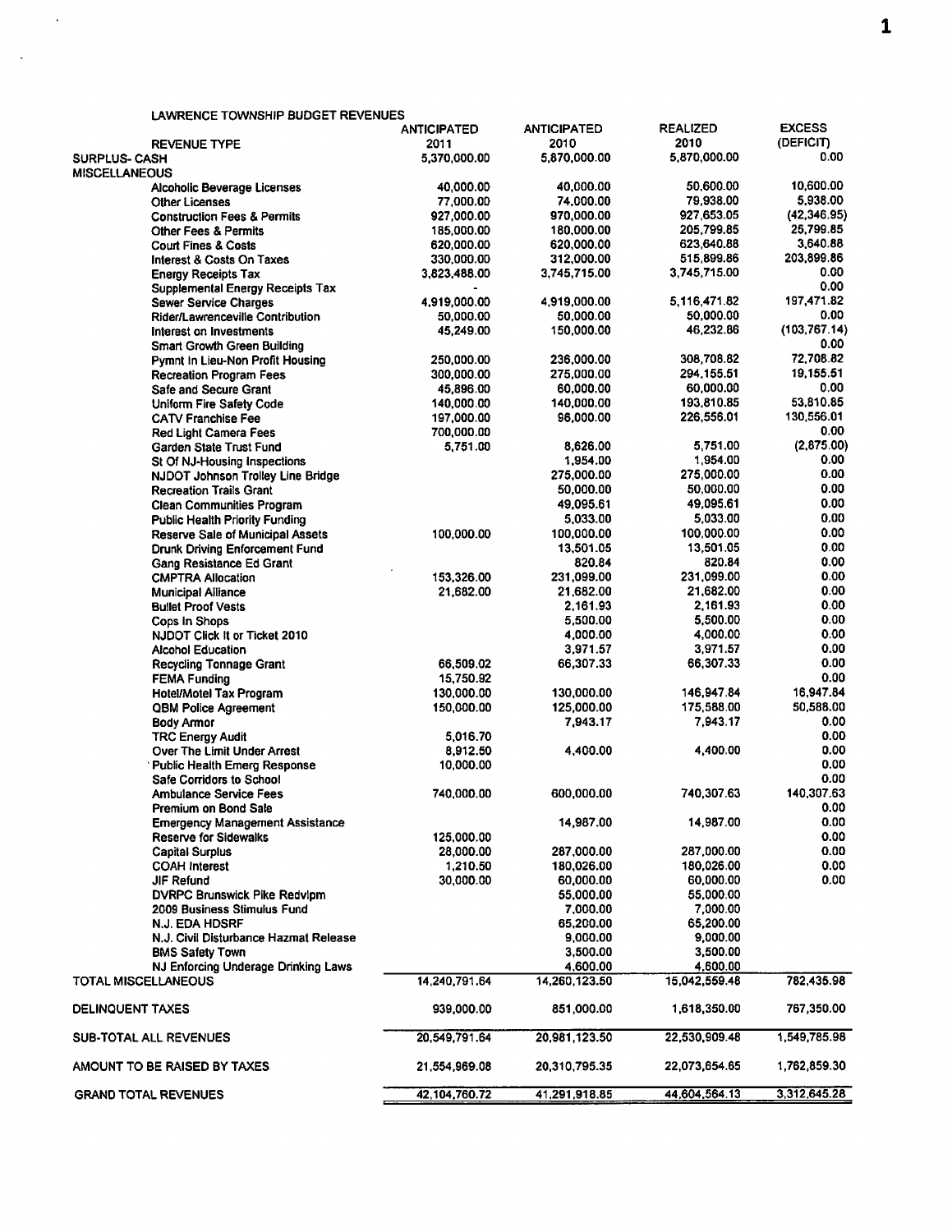| 2011                                     |
|------------------------------------------|
| CALCULATION OF RES FOR UNCOLLECTED TAXES |
| AND AMOUNT TO BE RAISED BY TAXATION      |

 $\mathcal{A}$ 

 $\sim$   $\sim$ 

|     |                                                                                                                                                            |                                         | For 2011 Budget                                | 2010 Actual                                    | % Increase              |
|-----|------------------------------------------------------------------------------------------------------------------------------------------------------------|-----------------------------------------|------------------------------------------------|------------------------------------------------|-------------------------|
| 1.  | Approp. excl. Reserve for uncollected                                                                                                                      |                                         | 37,869,802.14                                  | 36,625,431.42                                  | 3.40%                   |
| 1а. | <b>Municipal Open Space Tax:</b><br>Actual                                                                                                                 | <b>ESTIMATE</b>                         | 769,858.00                                     | 782,947.00                                     | -1.67%                  |
| 2.  | Local School Taxes: Actual                                                                                                                                 |                                         |                                                | 59,817,160.25                                  |                         |
| 3.  | County Taxes: (inc open space) Actual                                                                                                                      | <b>ESTIMATE-Inc</b>                     | 60,400,000.00                                  | 26,890,609.08                                  | 0.97%                   |
| 4.  | <b>County Library Taxes: Actual</b>                                                                                                                        | <b>ESTIMATE-Inc</b>                     | 28,650,000.00                                  | 2,691,155.15                                   | 6.54%                   |
|     |                                                                                                                                                            | <b>ESTIMATE-Inc</b>                     | 2,775,000.00                                   |                                                | 3.12%                   |
| 5.  | <b>Total Approp. and other Taxes</b>                                                                                                                       |                                         | 130.464,660.14                                 | 126,807,302.90                                 | 2.88%                   |
| 6.  | Less total revenues anticip.in Budget                                                                                                                      |                                         | 20,549,791.64                                  | 20,520,582.42                                  | 0.14%                   |
| 7.  | Cash required from taxes to support budget                                                                                                                 |                                         | 109,914,868.50                                 | 106,286,720.48                                 | 3.41%                   |
| 8.  | Cash required divided by recommended tax collection<br>rate equals total amount to be raised by taxation:<br>RECOMMENDED RATE TO USE<br><b>Actual rate</b> | 0.9629<br>0.9791                        | 114, 149, 827.08                               | 110,404,820.28                                 | 3.39%                   |
| 9.  | Reserve for Uncollected Taxes(line 8-line 7)                                                                                                               |                                         | 4,234,958.58                                   | 4,205,946.35                                   | 0.69%                   |
| 10. | <b>Computation of Local Taxes:</b><br>Total approp.(line 1)<br>Reserve for Uncollected Taxes<br>Sub-total                                                  |                                         | 37,869,802.14<br>4,234,958.58<br>42,104,760.72 | 36.625,431.42<br>4.205.946.35<br>40,831,377.77 | 3.40%<br>0.69%<br>3.12% |
|     | <b>Less Anticipated Revenues</b>                                                                                                                           |                                         | (20, 549, 791.64)                              | (20, 520, 582.42)                              | 0.14%                   |
|     | Amount to be Raised by Taxation                                                                                                                            |                                         | 21,554,969.08                                  | 20,310,795.35                                  | 6.13%                   |
|     | <b>COMPUTATION OF MUNICIPAL TAX RATE</b>                                                                                                                   |                                         | For 2011 Budget                                | 2010 Actual                                    |                         |
| 1.  | Amount to be Raised by Taxation                                                                                                                            |                                         | 21,554,969.08                                  | 20,310,795.35                                  | 6.13%                   |
| 2.  | <b>Assessed Valuations Taxable</b>                                                                                                                         |                                         | 2,566,192,608.00                               | 2,603,782,710.00                               | $-1.44%$                |
| 3.  | Tax Rate: Line 1 divided by line 2 times 100                                                                                                               |                                         | 0.8400                                         | 0.780                                          |                         |
|     |                                                                                                                                                            | Prev. year rate<br>Change<br>Percentage | 0.78<br>0.0600<br>7.7%                         |                                                |                         |
|     | <b>COMPUTATION OF WHOLE TAX RATE</b>                                                                                                                       |                                         | For 2011 Budget                                |                                                |                         |
| 1.  | Amount to be Raised by Taxation                                                                                                                            |                                         | 113,379,969.08                                 |                                                |                         |
| 2.  | <b>Assessed Valuations Taxable</b>                                                                                                                         |                                         | 2,566,192,608.00                               |                                                |                         |
| 3.  | Tax Rate: Line 1 divided by line 2 times 100                                                                                                               |                                         | 4.42                                           |                                                |                         |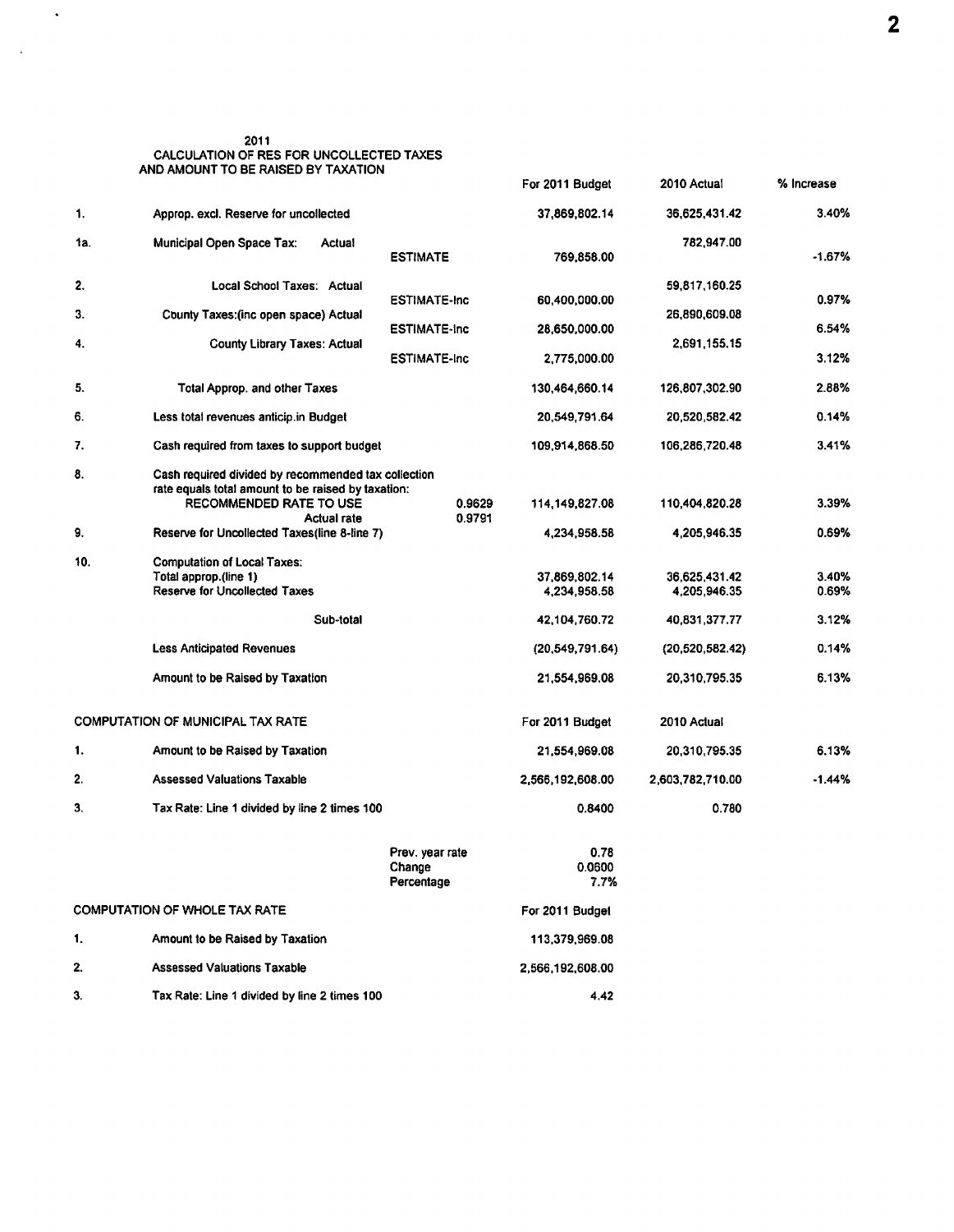| <b>DIVISION</b><br><b>DEPT/UNIT</b>                              | g                                               | IN CAP                                 | <b>O/S CAP</b>                             | INTRODUCED<br><b>BUDGET</b>            | 2010 BUDGET<br>AS MODIFIED             | PAID/CHARGED<br>2010 BUDGET            |                      |
|------------------------------------------------------------------|-------------------------------------------------|----------------------------------------|--------------------------------------------|----------------------------------------|----------------------------------------|----------------------------------------|----------------------|
| TWP COUNCIL<br>GEN'L GOV'T                                       | 20-110-2 O.E.<br>TOTAL<br>S&W<br>$20 - 110 - 1$ | 56,109.00<br>6,375.00<br>62,484.00     |                                            | 56,109.00<br>6,375.00<br>62,484.00     | 55,388.00<br>7,375.00<br>62,763.00     | 53,728.64<br>5,575.53                  | 1,659.36<br>1,799.47 |
| <b>MUNICIPAL CLERK</b>                                           | O.E.<br>TOTAL<br>20-120-1 S&W<br>$20 - 120 - 2$ | 214,418.00<br>86,000.00<br>300,418.00  |                                            | 214,418.00<br>86,000.00<br>300,418.00  | 87,000.00<br>295,014.00<br>208,014.00  | 82,570.49<br>203,997.14                | 4,016.86<br>4,429.51 |
| MUNICIPAL MANAGERS OFFICE 20-100-1 S&W<br>20-100-2 O.E.<br>TOTAL |                                                 | 90,806.00<br>20,500.00<br>211,306.00   |                                            | 190,806.00<br>20,500.00<br>211,306.00  | 201,665.00<br>53,500.00<br>255,165.00  | 197,804.70<br>45,705.92                | 3,860.30<br>7,794.08 |
| LEGAL SERVICES                                                   | 20-155-2 O.E.<br>TOTAL                          | 107,000.00<br>107,000.00               |                                            | 107,000.00<br>107,000.00               | 110,000.00<br>110,000.00               | 91,103.03                              | 18,896.97            |
| <b>DEPARTMENT TOTAL:</b>                                         | <b>O.E.</b><br>TOTAL<br><b>S&amp;W</b>          | 219,875.00<br>681,208.00<br>461,333.00 | <b>0.00</b><br><b>80.00</b><br><b>0.00</b> | 681,208.00<br>219,875.00<br>461,333.00 | 465,067.00<br>257,875.00<br>722,942.00 | 455,530.48<br>680,485.45<br>224,954.97 |                      |

 $\mathcal{L}_{\mathcal{A}}$  ,

 $\sim 10^{-10}$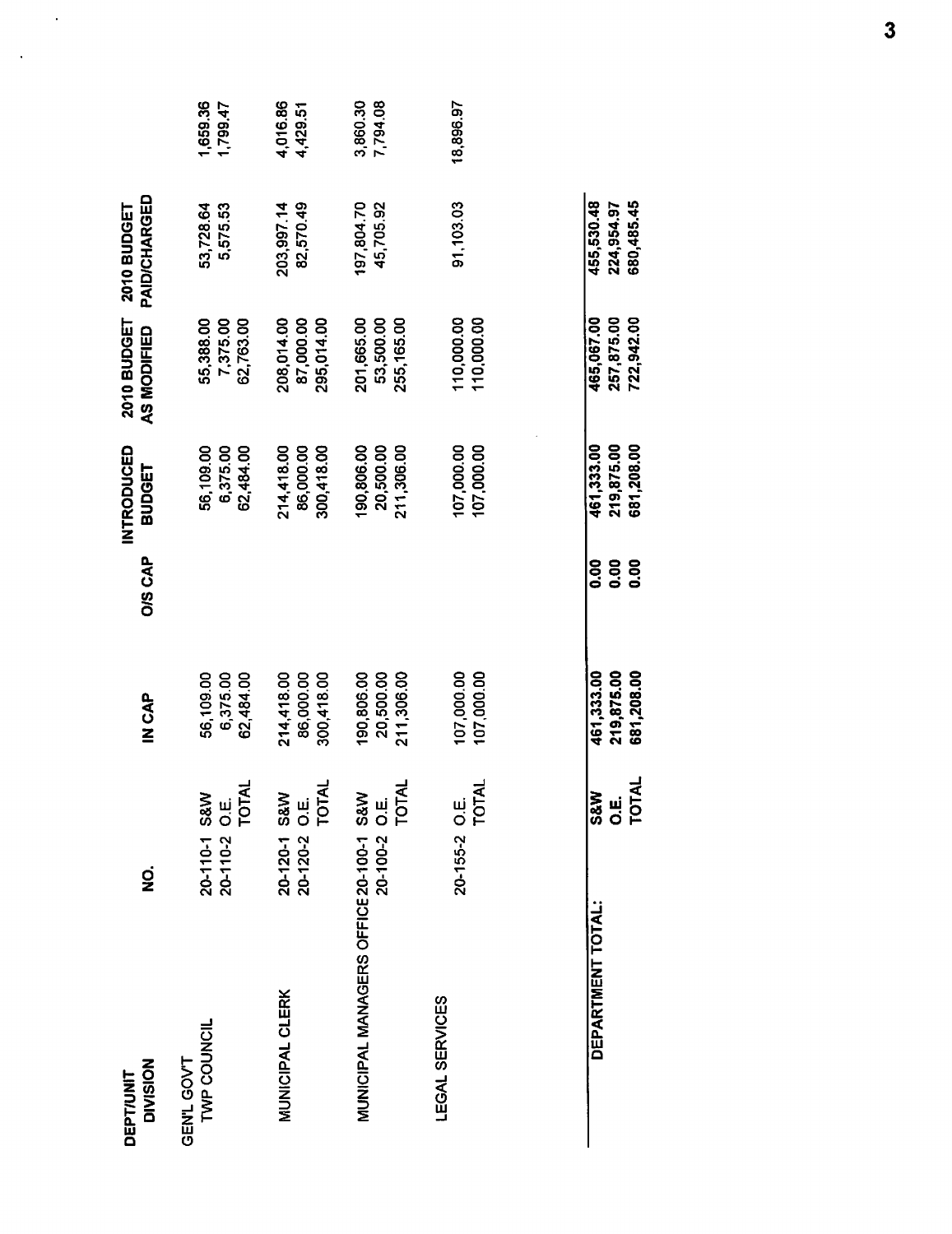| <b>DIVISION</b><br><b>DEPT/UNIT</b>                                                                                                               | g                                                                                 | d<br>N<br>C<br>N                                                   | <b>O/S CAP</b>                 | INTRODUCED<br>BUDGET                                               | 2010 BUDGET<br><b>AS MODIFIED</b>                    | PAID/CHARGED<br>2010 BUDGET                          |                                       |
|---------------------------------------------------------------------------------------------------------------------------------------------------|-----------------------------------------------------------------------------------|--------------------------------------------------------------------|--------------------------------|--------------------------------------------------------------------|------------------------------------------------------|------------------------------------------------------|---------------------------------------|
| EINANCE                                                                                                                                           |                                                                                   |                                                                    |                                |                                                                    |                                                      |                                                      |                                       |
| FINANCIAL ADMINISTRATION                                                                                                                          | 20-130-2 O.E.<br>TOTAL<br>20-130-1 S&W                                            | 377,500.00<br>39,000.00<br>416,500.00                              |                                | 377,500.00<br>39,000.00<br>416,500.00                              | 353,385.00<br>388,385.00<br>35,000.00                | 33,365.35<br>342,975.44                              | 10,409.56<br>1,634.65                 |
| <b>AUDIT SERVICES</b>                                                                                                                             | 20-135-2 O.E.                                                                     | 50,700.00                                                          |                                | 50,700.00                                                          | 50,700.00                                            | 50,700.00                                            |                                       |
| ASSESSMENT OF TAXES                                                                                                                               | 20-150-1 S&W<br>20-150-2 O.E.<br>TOTAL                                            | 289,048.00<br>29.000.00<br>318,048.00                              |                                | 289,048.00<br>29.000.00<br>318,048.00                              | 281,399.00<br>310,399.00<br>29,000.00                | 275,864.25<br>24,177.55                              | 5,534.75<br>4,822.45                  |
| COLLECTION OF TAXES                                                                                                                               | 20-145-2 O.E.<br>TOTAL<br>20-145-1 S&W                                            | 192,087.00<br>46,000.00<br>238,087.00                              |                                | 192,087.00<br>46,000.00<br>238,087.00                              | 176,569.00<br>46,000.00<br>222,569.00                | 172,974.58<br>44,180.65                              | 3,594.42<br>1,819.35                  |
| Employee Group Insurance<br>Health Insurance Waivers<br>Unemployment Insurance<br>Workers Compensation<br>Liability Insurance<br><b>INSURANCE</b> | 23-225-2 O.E.<br>23-220-2 O.E.<br>23-210-2 O.E.<br>23-215-2 O.E.<br>23-220-2 O.E. | 273,000.00<br>3,110,120.00<br>140,000.00<br>60,000.00<br>26,207.00 | 44,880.00                      | 273,000.00<br>140,000.00<br>26,207.00<br>60,000.00<br>3,155,000.00 | 267,000.00<br>2,990,500.00<br>40,000.00<br>57,000.00 | 266,999.00<br>56,999.00<br>2,887,942.52<br>40,000.00 | 1.00<br>$\frac{8}{100}$<br>102,557.48 |
| DEPARTMENT TOTAL:                                                                                                                                 | TOTAL<br><b>Arss</b><br>щ.<br>О                                                   | 858,635.00<br>3,774,027.00<br>4,632,662.00                         | 0.00<br>44,880.00<br>44,880.00 | 858.635.00<br>3,818,907.00<br>4,677,542.00                         | 811,353.00<br>4,326,553.00<br>3,515,200.00           | 4,196,178.34<br>791,814.27<br>3,404,364.07           |                                       |

 $\mathbb{R}^2$ 

 $\mathcal{A}$ 

 $\overline{\mathbf{4}}$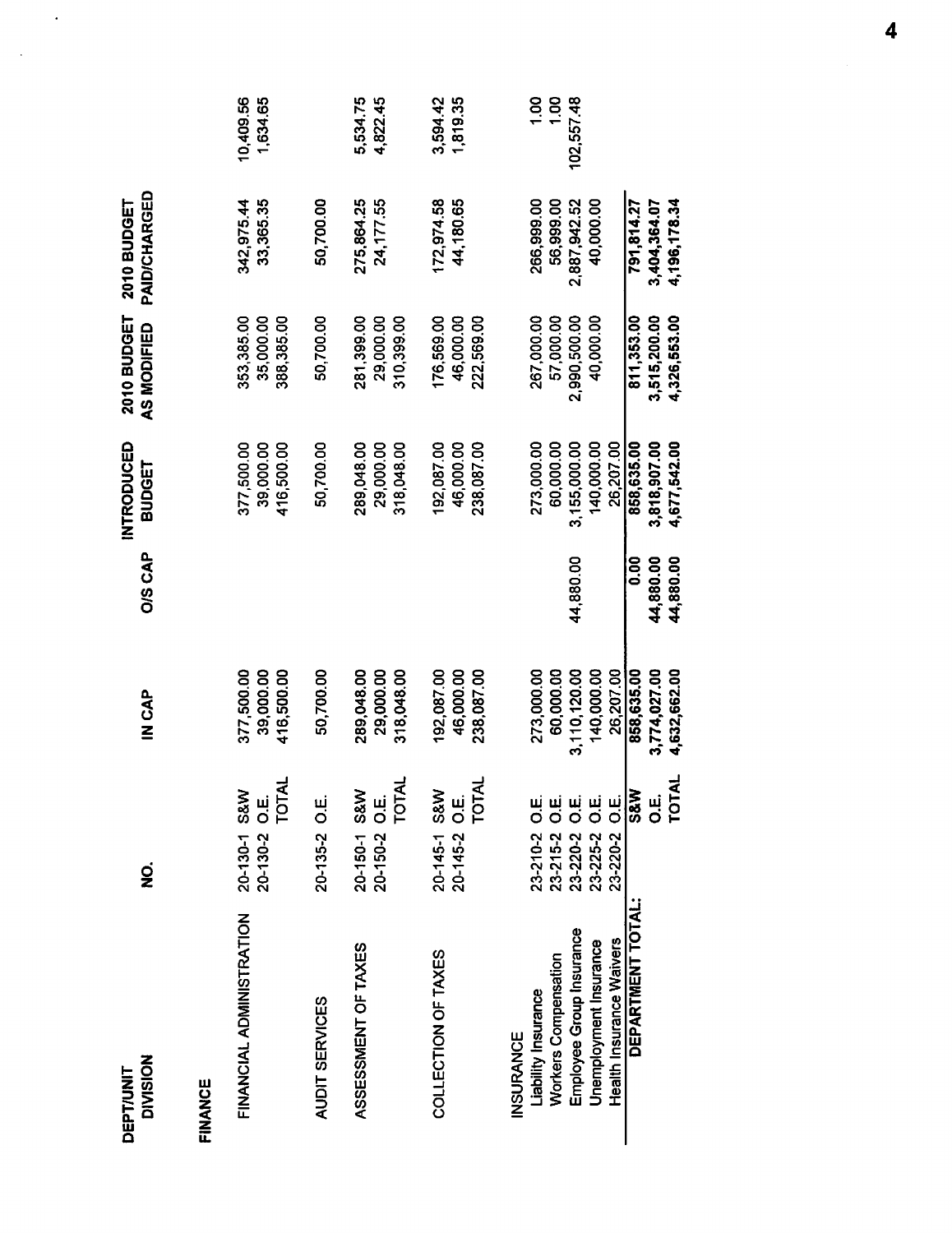| <b>DIVISION</b><br><b>DEPT/UNIT</b>    | g                             |                | IN CAP                                     | O/S CAP   | <b>INTRODUCED</b><br><b>BUDGET</b>         | 2010 BUDGET<br>AS MODIFIED                 | <b>PAID/CHARGED</b><br>2010 BUDGET |                         |
|----------------------------------------|-------------------------------|----------------|--------------------------------------------|-----------|--------------------------------------------|--------------------------------------------|------------------------------------|-------------------------|
| PUBLIC SAFETY                          |                               |                |                                            |           |                                            |                                            |                                    |                         |
| POLICE DEPARTMENT                      | 25-240-1 S&W<br>25-240-2 O.E. | <b>TOTAL</b>   | 7,431,963.00<br>158,500.00<br>7,590,463.00 |           | 7,431,963.00<br>158,500.00<br>7,590,463.00 | 7,451,405.00<br>160,000.00<br>7,611,405.00 | 7,273,324.94<br>147,569.50         | 178,080.06<br>12,430.50 |
| POLICE DISPATCH/911                    | 25-250-1 S&W<br>25-250-2 O.E. | TOTAL          | 419,869.00<br>1,000.00<br>420,869.00       |           | 419,869.00<br>1,000.00<br>420,869.00       | 381,493.00<br>380,493.00<br>1,000.00       | 364,163.85<br>8 <sub>0</sub>       | 16,329.15<br>1,000.00   |
| SAFE AND SECURE POL S&W                |                               | S&W            |                                            | 45,896.00 | 45,896.00                                  | 60,000.00                                  | 60,000.00                          | 0.00                    |
| DRUNK DRIVING ENFORCEMENT              |                               | <b>S&amp;W</b> |                                            |           |                                            | 13,501.05                                  | 13,501.05                          | 0.00                    |
| CIICK IT OR TICKET                     |                               | <b>S&amp;W</b> |                                            |           |                                            | 4,000.00                                   | 4,000.00                           | 0.00                    |
| MUNICIPAL COURT ALCOHOL ED             |                               | <b>S&amp;W</b> |                                            |           |                                            | 3,971.57                                   | 3,971.57                           | 0.00                    |
| HOUSING/STATE AID                      | 20-100-1 S&W<br>20-100-2 O.E. | <b>TOTAL</b>   | 43,505.00<br>1,100.00                      | 5,898.00  | 49,403.00<br>1,100.00                      | 1,100.00<br>3,018.00                       | 3,018.00<br>393.97                 | 0.00<br>706.03          |
| POLICE CARS                            | 25-240-2 O.E.                 | <b>TOTAL</b>   | 44,605.00<br>79,000.00<br>79,000.00        |           | 79,000.00<br>50,503.00                     | 4,118.00<br>79,000.00                      | 79,000.00                          | 0.00                    |
| OFFICE OF EMER. MANAGEMEN 25-252-1 S&W | 25-252-2 O.E.                 | <b>TOTAL</b>   | 56,368.00<br>6,000.00<br>62,368.00         |           | 56,368.00<br>6,000.00<br>62,368.00         | 59,722.00<br>6,000.00<br>65,722.00         | 4,267.00<br>58,309.74              | 1,412.26<br>1,733.00    |

 $\sim 10$ 

 $\sim$   $\sim$ 

 $\overline{\mathbf{5}}$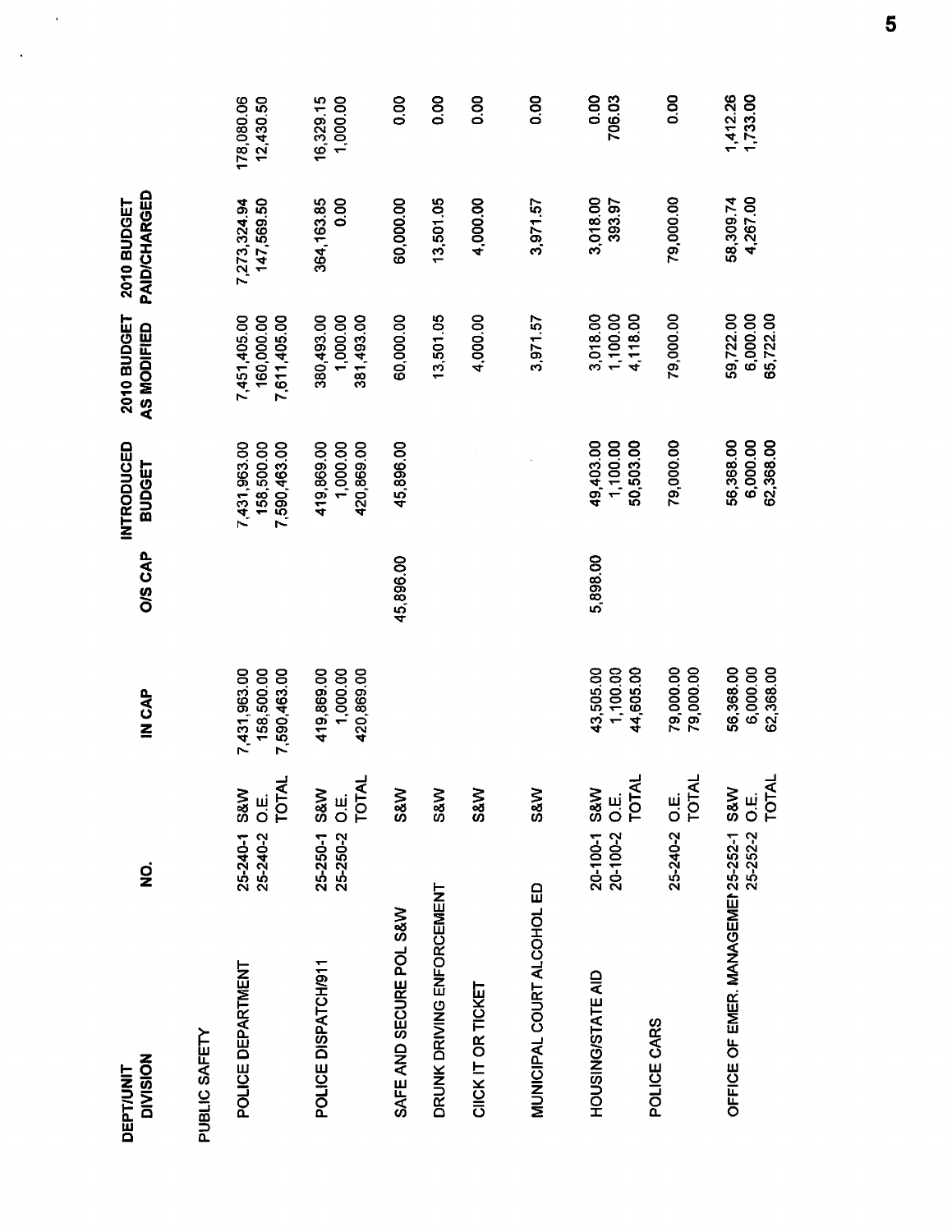| <b>DIVISION</b><br><b>DEPT/UNIT</b>   | $\dot{\mathbf{z}}$       |                                    | <b>CAP</b>                            | O/S CAP   | INTRODUCED<br><b>BUDGET</b>           | 2010 BUDGET<br>AS MODIFIED            | PAID/CHARGED<br>2010 BUDGET |                       |
|---------------------------------------|--------------------------|------------------------------------|---------------------------------------|-----------|---------------------------------------|---------------------------------------|-----------------------------|-----------------------|
| LAWRENCE TWP FIRE SERVICES            |                          | TOTAL<br>S&W<br>ші<br>О            | 321,601.00<br>35,000.00<br>356,601.00 |           | 321,601.00<br>35,000.00<br>356,601.00 | 391,751.00<br>35,000.00<br>356,751.00 | 27,685.56<br>346,826.75     | 9,924.25<br>7,314.44  |
| LOSAP CONTRIBUTION                    |                          | ші<br>О                            |                                       | 37,000.00 | 37,000.00                             | 37,000.00                             | 34,500.00                   | 2,500.00              |
| AID TO SLACKWOOD                      | 25-255-2 O.E.            |                                    | 30,000.00                             |           | 30,000.00                             | 30,000.00                             | 30,000.00                   | 8<br>0.00             |
| AID TO LAWRENCE ROAD                  | 25-255-2 O.E.            |                                    | 30,000.00                             |           | 30,000.00                             | 30,000.00                             | 30,000.00                   | 0.00                  |
| AID TO LAWRENCEVILLE                  | 25-255-2 O.E.            |                                    | 30,000.00                             |           | 30,000.00                             | 30,000.00                             | 30,000.00                   | 0.00                  |
| BULLETPROOF VEST PARTNER41-789-2 O.E. |                          |                                    |                                       |           | 8.00                                  | 2,161.93                              | 2,161.93                    |                       |
| EMERGENCY MED SERVICES                | 25-253-1<br>25-253-2     | TOTAL<br><b>S&amp;W</b><br>LU<br>O | 297,261.00<br>15,000.00<br>312,261.00 |           | 297,261.00<br>15,000.00<br>312,261.00 | 203,845.00<br>15,000.00<br>218,845.00 | 203,845.00<br>15,000.00     | 0.00<br>0.00          |
| MUNICIPAL COURT                       | 43-490-1 S&W<br>43-490-2 | <b>TOTAL</b><br>LU.<br>O           | 409,238.00<br>49,000.00<br>458,238.00 | 36,000.00 | 49,000.00<br>494,238.00<br>445,238.00 | 427,555.00<br>50,000.00<br>477,555.00 | 391,746.62<br>47,713.84     | 35,808.38<br>2,286.16 |
| <b>PUBLIC DEFENDER</b>                | 43-495-1 S&W             |                                    | 7,000.00                              |           | 7,000.00                              | 7,000.00                              | 7,000.00                    | 0.00                  |
| FIRE INSPECTION                       | 25-268-1 S&W<br>25-268-2 | <b>TOTAL</b><br>ui<br>O            | 176,429.00<br>13,000.00<br>189,429.00 |           | 176,429.00<br>13,000.00<br>189,429.00 | 243,172.00<br>13,000.00<br>256,172.00 | 239,052.66<br>11,295.32     | 4,119.34<br>1,704.68  |
| PEOSHA                                | 25-265-1 S&W<br>25-265-2 | <b>TOTAL</b><br>Ш.<br>О            | 9,188.00<br>40,000.00<br>49.188.00    |           | 9,188.00<br>40,000.00<br>49,188.00    | 49,359.00<br>9,359.00<br>40.000.00    | 8,853.15<br>33,733.79       | 505.85<br>6,266.21    |

 $\ddot{\phantom{0}}$ 

 $\ddot{\phantom{a}}$ 

 $\bf{6}$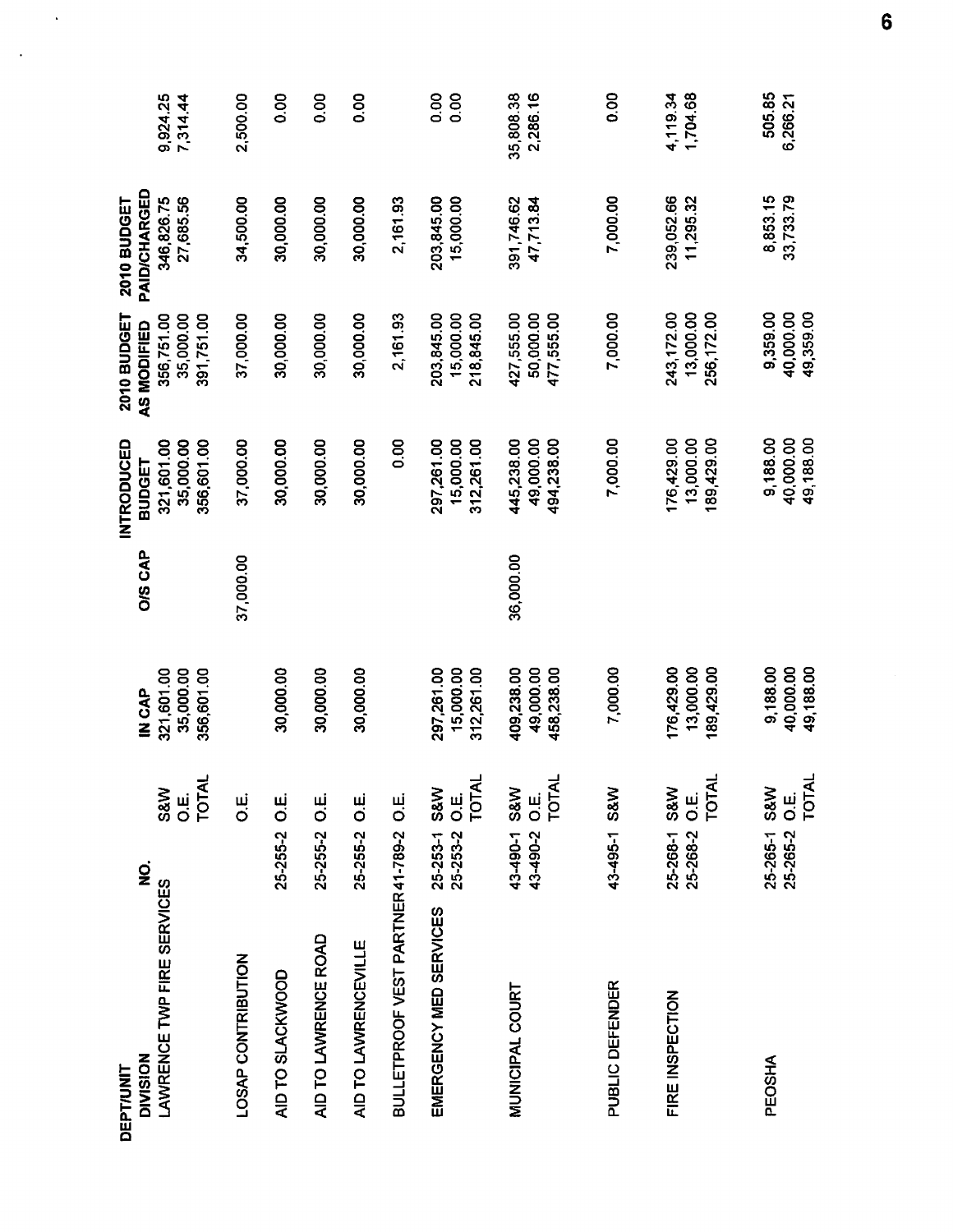| g<br><b>DIVISION</b><br><b>DEPT/UNIT</b>                                                                |                                                 | IN CAP                                     | <b>O/S CAP</b>                         | INTRODUCED<br><b>BUDGET</b>                   | 2010 BUDGET<br>AS MODIFIED                  | <b>PAID/CHARGED</b><br>2010 BUDGET         |           |
|---------------------------------------------------------------------------------------------------------|-------------------------------------------------|--------------------------------------------|----------------------------------------|-----------------------------------------------|---------------------------------------------|--------------------------------------------|-----------|
| N.J. BODY ARMOR GRANT                                                                                   | Ш<br>О                                          |                                            |                                        |                                               | 7,943.17                                    | 7,943.17                                   |           |
| OVER THE LIMIT UNDER ARREST                                                                             | ≥<br>ຜີ                                         |                                            | 8,912.50                               | 8,912.50                                      | 4,400.00                                    | 4,400.00                                   |           |
| GANG RESISTANCE ED & TRAINING                                                                           | ші<br>О                                         |                                            |                                        |                                               | 820.84                                      | 820.84                                     |           |
| HAZARDOUS MATERIAL EMR PLAN                                                                             | Ш<br>О                                          |                                            |                                        |                                               | 9,000.00                                    | 9,000.00                                   |           |
| RED LIGHT CAMERA PROGRAM                                                                                | نیا<br>O                                        |                                            | 480,000.00                             | 480,000.00                                    |                                             |                                            |           |
| NJ STATE POLICE EMER MGMT ASST                                                                          | <b>MS</b>                                       |                                            |                                        |                                               | 5,000.00                                    | 5,000.00                                   |           |
| HANGUP JUST DRIVE                                                                                       | <b>S&amp;W</b>                                  |                                            | 229,000.00                             | 229,000.00                                    | 248,000.00                                  | 232, 154.74                                | 15,845.26 |
| AMBULANCE SERVICES                                                                                      | S.N.<br>ші<br>О                                 |                                            | 60,000.00                              | 60,000.00                                     | 57,000.00                                   | 47,942.14                                  | 9,057.86  |
| JUVENILE JUSTICE STATION HOUSE ADJO.E.<br>NJ ENFORCING UNDERAGE DRINKING<br>OBEY THE SIGNSPAY THE FINES | <b>S&amp;W</b>                                  |                                            |                                        | 0.00                                          | 10,100.00                                   | 10,100.00                                  |           |
| DEPARTMENT TOTAL:                                                                                       | $rac{1}{\frac{1}{\sqrt{3}}}}$<br>TOTA<br>щ<br>О | 9,172,422.00<br>487,600.00<br>9,660,022.00 | 577,000.00<br>902,706.50<br>325,706.50 | 1,064,600.00<br>10,562,728.50<br>9,498,128.50 | 10,095,318.56<br>9,491,292.62<br>604,025.94 | 9,229,268.07<br>559,027.06<br>9,788,295.13 |           |

 $\ddot{\phantom{a}}$ 

 $\mathcal{A}$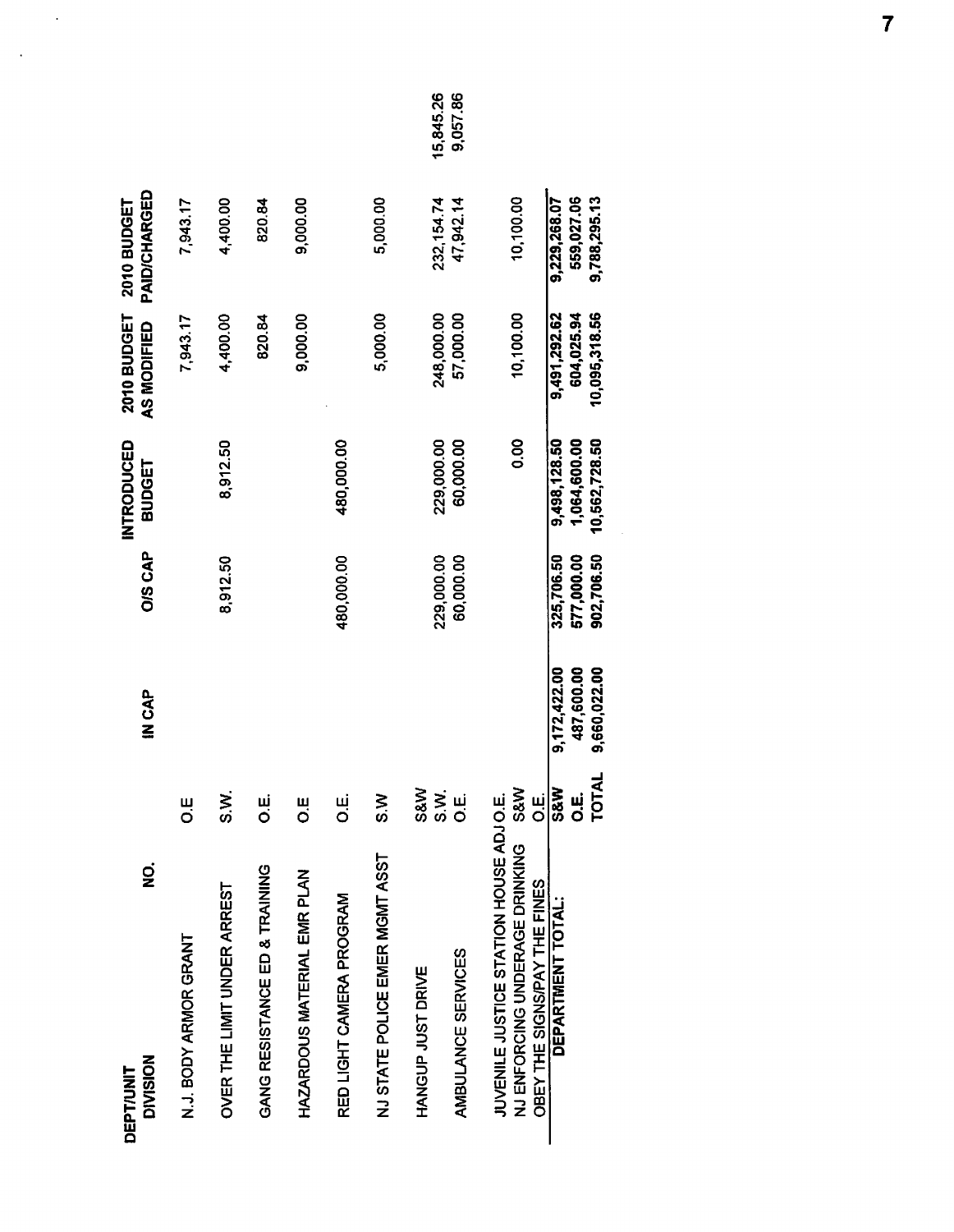| DEPT/UNIT                              |                                                               |                                        |                | INTRODUCED                             | 2010 BUDGET                            | 2010 BUDGET              |                       |
|----------------------------------------|---------------------------------------------------------------|----------------------------------------|----------------|----------------------------------------|----------------------------------------|--------------------------|-----------------------|
| <b>DIVISION</b>                        | gi                                                            | IN CAP                                 | <b>O/S CAP</b> | <b>BUDGET</b>                          | AS MODIFIED                            | PAID/CHARGED             |                       |
| STREETS & ROADS<br>PUBLIC WORKS        | TOTAL<br><b>S&amp;W</b><br>щ<br>О<br>26-290-1<br>26-290-2     | 628,209.00<br>56,000.00<br>684,209.00  |                | 628,209.00<br>56,000.00<br>684,209.00  | 706,376.00<br>650,376.00<br>56,000.00  | 53,533.19<br>643.816.02  | 6,559.98<br>2,466.81  |
| PUBLIC WORKS ADMIN                     | TOTAL<br><b>S&amp;W</b><br>26-300-2 O.E.<br>26-300-1          | 203,944.00<br>227,494.00<br>23,550.00  |                | 203,944.00<br>23,550.00<br>227,494.00  | 202,307.00<br>23,550.00<br>225,857.00  | 193,023.30<br>21,633.92  | 9,283.70<br>1,916.08  |
| SNOW REMOVAL                           | 26-300-2 O.E.<br>TOTAL<br><b>S&amp;W</b><br>26-300-1          | 75,000.00<br>60,000.00<br>35,000.00    |                | 60,000.00<br>75,000.00<br>135,000.00   | 55,000.00<br>95,000.00<br>50,000.00    | 45,286.80<br>60,083.30   | 9,713.20<br>34,916.70 |
| VEHICLE/EQUIP MAINT                    | <b>TOTAL</b><br><b>S&amp;W</b><br>26-315-2 O.E.<br>$26-315-1$ | 326,590.00<br>290,000.00<br>616,590.00 |                | 326.590.00<br>290,000.00<br>616,590.00 | 312,702.00<br>290,000.00<br>602,702.00 | 303.768.83<br>285,716.86 | 4,283.14<br>8,933.17  |
| BUILDINGS AND GROUNDS                  | <b>TOTAL</b><br>S&W<br>26-310-2 O.E.<br>26-310-1              | 214,540.00<br>193,000.00<br>407,540.00 |                | 193,000.00<br>407,540.00<br>214,540.00 | 172,000.00<br>410,667.00<br>238,667.00 | 230,101.08<br>168,683.23 | 8,565.92<br>3,316.77  |
| ECOLOGICAL CENTER                      | 26-300-2 O.E.                                                 | 300.00                                 |                | 300.00                                 | 300.00                                 | 0.00                     | 300.00                |
| SOLID WASTE COLLECTION                 | 26-305-2 O.E.                                                 | 825,000.00                             |                | 825.000.00                             | 1,010,000.00                           | 957,043.20               | 52,956.80             |
| GARBAGE AND TRASH - MCIA 32-465-2 O.E. |                                                               | 1,750,000.00                           |                | 1,750,000.00                           | 1,795,000.00                           | 1,504,455.00             | 290,545.00            |
| APARTMENT COMPLEX TRASH 26-306-2 O.E.  |                                                               | 284,000.00                             |                | 284,000.00                             | 240,000.00                             | 113,806.25               | 126, 193.75           |

 $\mathbb{R}^2$ 

 $\sim 10^{-11}$ 

8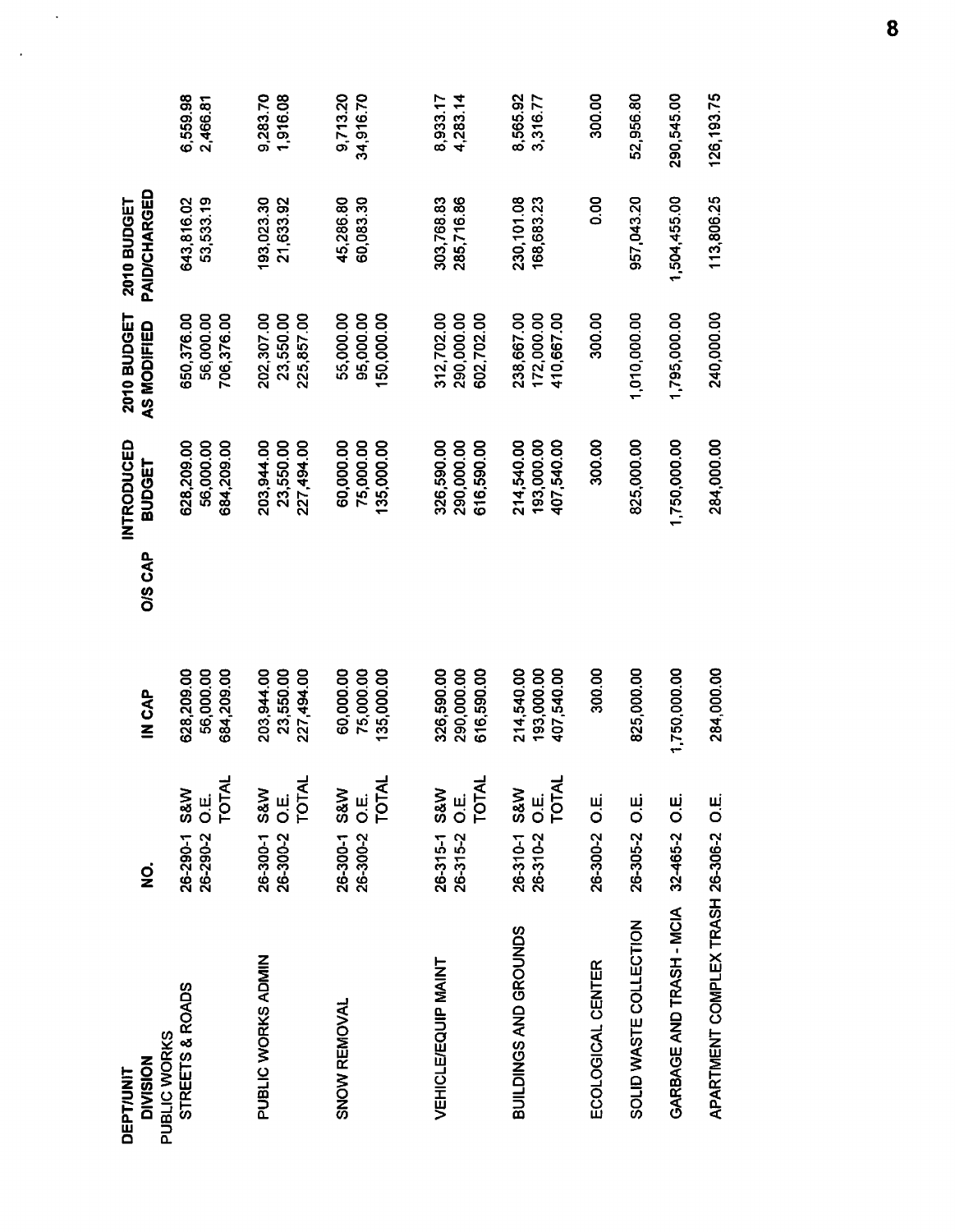| <b>DIVISION</b><br><b>DEPT/UNIT</b> | g                                                   | d<br>N<br>C<br>N<br>N                        | O/S CAP                                 | <b>INTRODUCED</b><br>BUDGET                  | 2010 BUDGET<br><b>AS MODIFIED</b>            | <b>PAID/CHARGED</b><br><b>2010 BUDGET</b>    |                       |
|-------------------------------------|-----------------------------------------------------|----------------------------------------------|-----------------------------------------|----------------------------------------------|----------------------------------------------|----------------------------------------------|-----------------------|
| PARK MAINTENANCE                    | <b>TOTAL</b><br>28-375-1 S&W<br>ui<br>O<br>28-375-2 | 162,053.00<br>84,500.00<br>246,553.00        |                                         | 84,500.00<br>162.053.00<br>246,553.00        | 84,500.00<br>131,578.00<br>216,078.00        | 99,120.80<br>78,477.98                       | 32,457.20<br>6,022.02 |
| CLEAN COMMUNITIES GRANT             | ш<br>О                                              |                                              |                                         |                                              | 49,095.61                                    | 49,095.61                                    | 8<br>00               |
| SOLID WASTE RECYCLING               | نبا<br>Ö                                            |                                              | 66,509.02                               | 66,509.02                                    | 66,307.33                                    | 66.307.33                                    |                       |
| NJDEP RECYCLING TAX                 | ші<br>О                                             |                                              | 35,000.00                               | 35,000.00                                    | 34,000.00                                    | 28,875.06                                    | 5.124.94              |
| DEPARTMENT TOTAL:                   | <b>S&amp;W</b><br>ui<br>O<br>TOT                    | 3,581,350.00<br>1,595,336.00<br>5,176,686.00 | 101,509.02<br><b>00.0</b><br>101,509.02 | 1,595,336.00<br>3,682,859.02<br>5,278,195.02 | 1,590,630.00<br>3,915,752.94<br>5,506,382.94 | 1,515,116.83<br>3,387,710.93<br>4,902,827.76 |                       |

 $\mathcal{L}^{\text{max}}_{\text{max}}$ 

 $\sim$ 

 $\hat{\boldsymbol{\beta}}$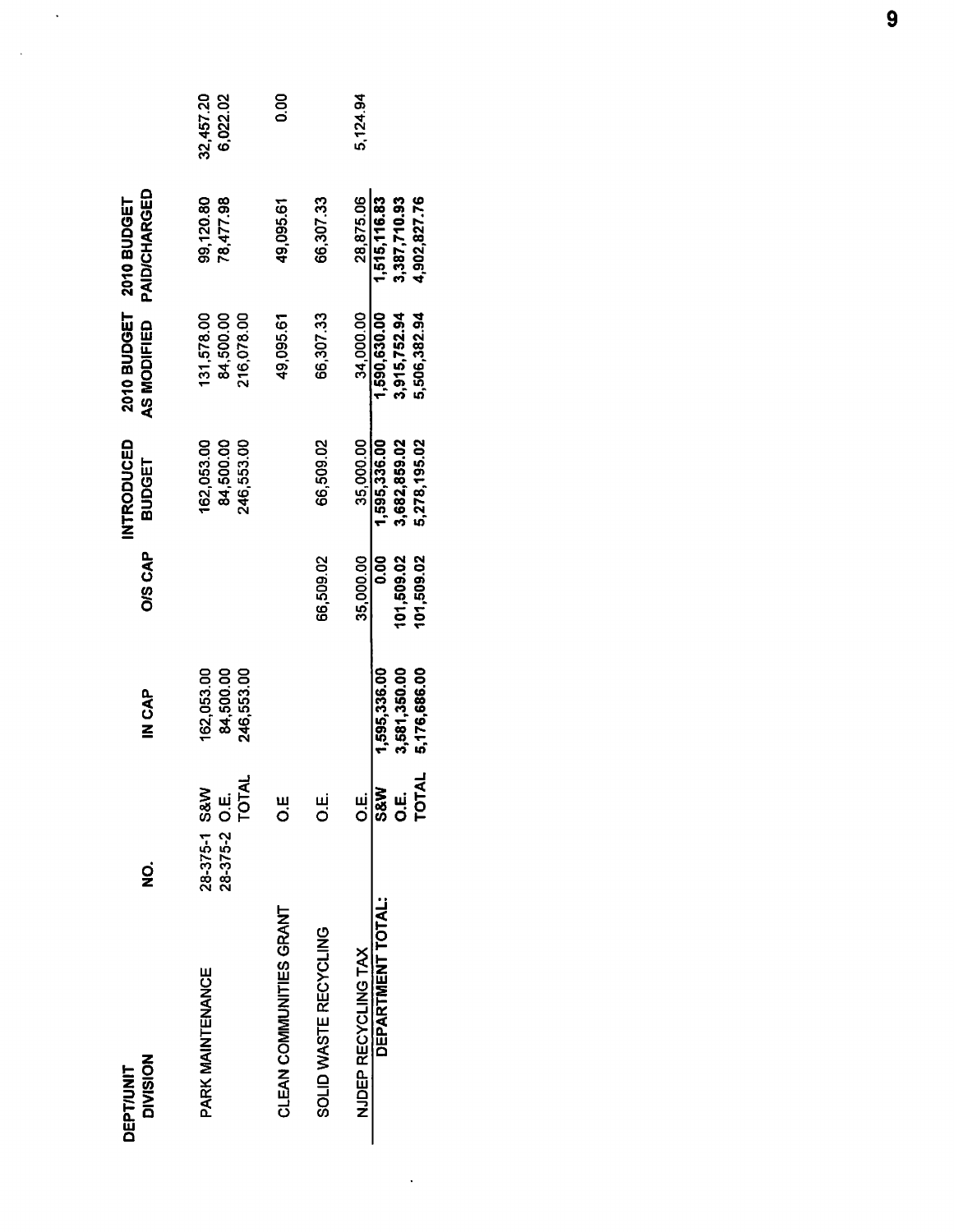| <b>DIVISION</b><br><b>DEPT/UNIT</b>         | gi                                                            | IN CAP                                 | <b>O/S CAP</b>                              | INTRODUCED<br><b>BUDGET</b>            | 2010 BUDGET<br>AS MODIFIED             | PAID/CHARGED<br>2010 BUDGET            |                        |
|---------------------------------------------|---------------------------------------------------------------|----------------------------------------|---------------------------------------------|----------------------------------------|----------------------------------------|----------------------------------------|------------------------|
| RECREATION SERVICES<br><b>RECREATION</b>    | <b>O.E.</b><br>TOTAL<br>28-370-1 S&W<br>28-370-2              | 365,857.00<br>153,000.00<br>518,857.00 |                                             | 153,000.00<br>365,857.00<br>518,857.00 | 345,600.00<br>153,000.00<br>498,600.00 | 131, 111.24<br>324,902.71              | 20,697.29<br>21,888.76 |
| SENIOR CITIZEN PROGRAM                      | O.E.<br>TOTAL<br><b>S&amp;W</b><br>$28 - 370 - 1$<br>28-370-2 | 133,463.00<br>13,000.00<br>146,463.00  |                                             | 33,463.00<br>13,000.00<br>146,463.00   | 132,689.00<br>13,000.00<br>145,689.00  | 129,654.35<br>12,454.58                | 3,034.65<br>545.42     |
| SPECIAL EVENTS (unclassified) 30-420-2 O.E. |                                                               | 12,000.00                              |                                             | 12,000.00                              | 8,000.00                               | 7,404.51                               | 595.49                 |
| NJ EXERCISE SUPPORT GRANT41-848-2 O.E.      |                                                               |                                        |                                             |                                        | 9,987.00                               | 9,987.00                               |                        |
| BMS SAFETY TOWN GRANT                       | ші<br>О                                                       |                                        |                                             | <b>0.00</b>                            | 3,500.00                               | 3,500.00                               |                        |
|                                             | ui<br>O                                                       |                                        |                                             | O.OO                                   |                                        |                                        |                        |
| DEPARTMENT TOTAL:                           | <b>S&amp;W</b><br>يا<br>Ö<br>TOT                              | 499,320.00<br>178,000.00<br>677,320.00 | <b>0.00</b><br><b>80.00</b><br><b>80.00</b> | 499,320.00<br>178,000.00<br>677,320.00 | 478,289.00<br>187,487.00<br>665,776.00 | 454,557.06<br>619,014.39<br>164,457.33 |                        |

 $\frac{1}{2}$ 

 $\sim$   $\sim$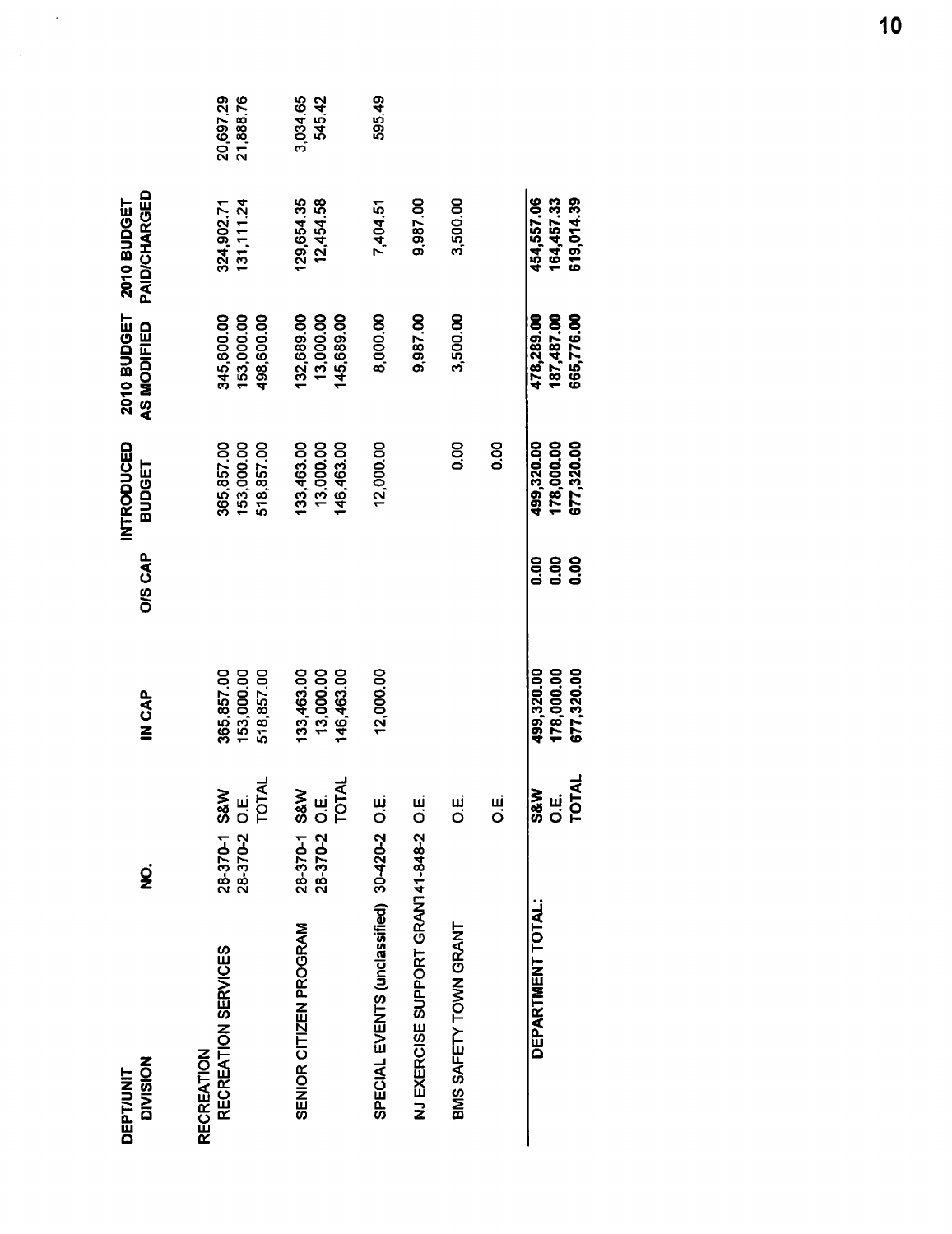| <b>DIVISION</b><br><b>DEPT/UNIT</b>     | g                                                     | IN CAP                                | <b>O/S CAP</b>                        | INTRODUCED<br>BUDGET                  | 2010 BUDGET<br>AS MODIFIED            | PAID/CHARGED<br>2010 BUDGET           |                       |
|-----------------------------------------|-------------------------------------------------------|---------------------------------------|---------------------------------------|---------------------------------------|---------------------------------------|---------------------------------------|-----------------------|
| PUBLIC HEALTH SERVICES<br><b>HEALTH</b> | <b>O.E.</b><br>TOTAL<br>27-330-1 S&W<br>27-330-2 O.E. | 355,822.00<br>36,000.00<br>391,822.00 |                                       | 355,822.00<br>36,000.00<br>391,822.00 | 335,061.00<br>37,000.00<br>372,061.00 | 323,481.24<br>32,525.73               | 11,579.76<br>4,474.27 |
| PUBLIC HEALTH PRIORITY                  | <b>O.E.</b><br>TOTAL<br>S&W                           |                                       | 0.00                                  | $\frac{8}{10}$<br>0.00                | 5,033.00<br>5,033.00                  | 5,033.00                              | 8.00                  |
| ANIMAL CONTROL SERVICES                 | 27-340-2 O.E.<br>TOTAL<br><b>S&amp;W</b><br>27-340-1  | 33,366.00<br>14,000.00<br>47,366.00   |                                       | 33,366.00<br>14,000.00<br>47,366.00   | 19,000.00<br>52,793.00<br>33,793.00   | 33,793.00<br>12,590.17                | 0.00<br>6,409.83      |
| PUBLIC EMER RESPONSE                    | $\frac{11}{10}$                                       |                                       | 10,000.00                             | 10,000.00                             |                                       |                                       |                       |
| HEPATITIS B INNOCULATIONS               | نیا<br>O                                              |                                       |                                       |                                       |                                       |                                       |                       |
| DEPARTMENT TOTAL:                       | <b>O.E.</b><br>TOTAL<br>S&W                           | 50,000.00<br>439,188.00<br>389,188.00 | 10,000.00<br>10,000.00<br><b>0.00</b> | 389,188.00<br>60,000.00<br>449,188.00 | 61,033.00<br>429,887.00<br>368,854.00 | 357,274.24<br>50,148.90<br>407,423.14 |                       |

 $\ddot{\phantom{0}}$ 

 $\ddot{\phantom{0}}$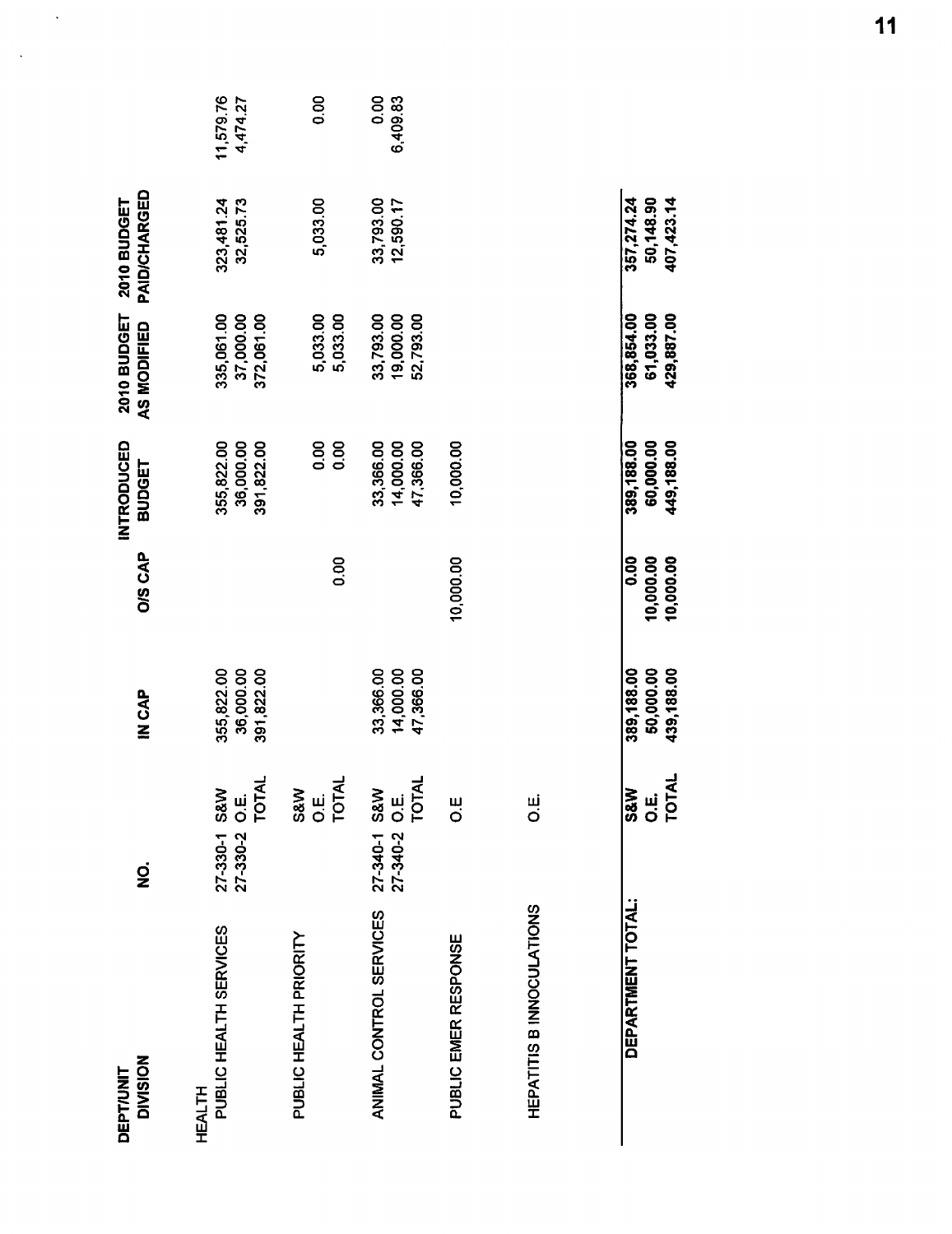| <b>NOISIVID</b><br><b>DEPT/UNIT</b>           | g                                                          | IN CAP                                   | O/S CAP   | INTRODUCED<br><b>BUDGET</b>              | 2010 BUDGET<br>AS MODIFIED               | PAID/CHARGED<br><b>2010 BUDGET</b> |                        |
|-----------------------------------------------|------------------------------------------------------------|------------------------------------------|-----------|------------------------------------------|------------------------------------------|------------------------------------|------------------------|
| COMM DEV DIR/PLANNER<br>COMMUNITY DEVELOPMENT | TOTAL<br>20-170-1 S&W<br>20-170-2 O.E.                     | 134,680.00<br>9,000.00<br>143,680.00     |           | 134,680.00<br>9,000.00<br>143,680.00     | 10,000.00<br>149,363.00<br>139,363.00    | 136,928.06<br>288.39               | 2,434.94<br>9,711.61   |
| ENGINEERING SERVICES                          | TOTAL<br><b>S&amp;W</b><br>20-165-2 O.E<br>$20 - 165 - 1$  | 201,316.00<br>17,000.00<br>218,316.00    |           | 201,316.00<br>17,000.00<br>218,316.00    | 17,000.00<br>254,416.00<br>271,416.00    | 246,973.23<br>15,095.21            | 1,904.79<br>7,442.77   |
| CONSTRUCTION OFFICIAL                         | 22-195-2 O.E.<br>TOTAL<br><b>S&amp;W</b><br>$22 - 195 - 1$ | 1,160,188.00<br>675,188.00<br>485,000.00 |           | 485,000.00<br>675,188.00<br>1,160,188.00 | 1,185,546.00<br>492,000.00<br>693,546.00 | 672,217.59<br>422,287.69           | 69,712.31<br>21,328.41 |
| JOHNSON TOLLEY LINE BRIDGI 41-854-2 O.E.      |                                                            |                                          |           |                                          | 275,000.00                               | 275,000.00                         |                        |
| PLANNING & REDEVELOP                          | TOTAL<br>20-171-1 S&W<br>20-171-2 O.E.                     | 86,875.00<br>2,000.00<br>88,875.00       |           | 86,875.00<br>2,000.00<br>88,875.00       | 86,265.00<br>2,000.00<br>88,265.00       | 84,435.28<br>931.78                | 1,829.72<br>1,068.22   |
| TRC ENERGY AUDIT                              | щі<br>О                                                    |                                          | 5,016.70  | 5,016.70                                 |                                          |                                    | 0.00                   |
| FEMA GRANT                                    | <b>S&amp;W</b>                                             |                                          | 15,750.92 | 15,750.92                                |                                          |                                    |                        |
| BUSINESS STIMULUS GRANT                       | 41-849-2 O.E.                                              |                                          |           | 0.00                                     | 7,000.00                                 | 7,000.00                           |                        |

 $\langle \cdot \rangle$ 

 $\langle \cdot \rangle$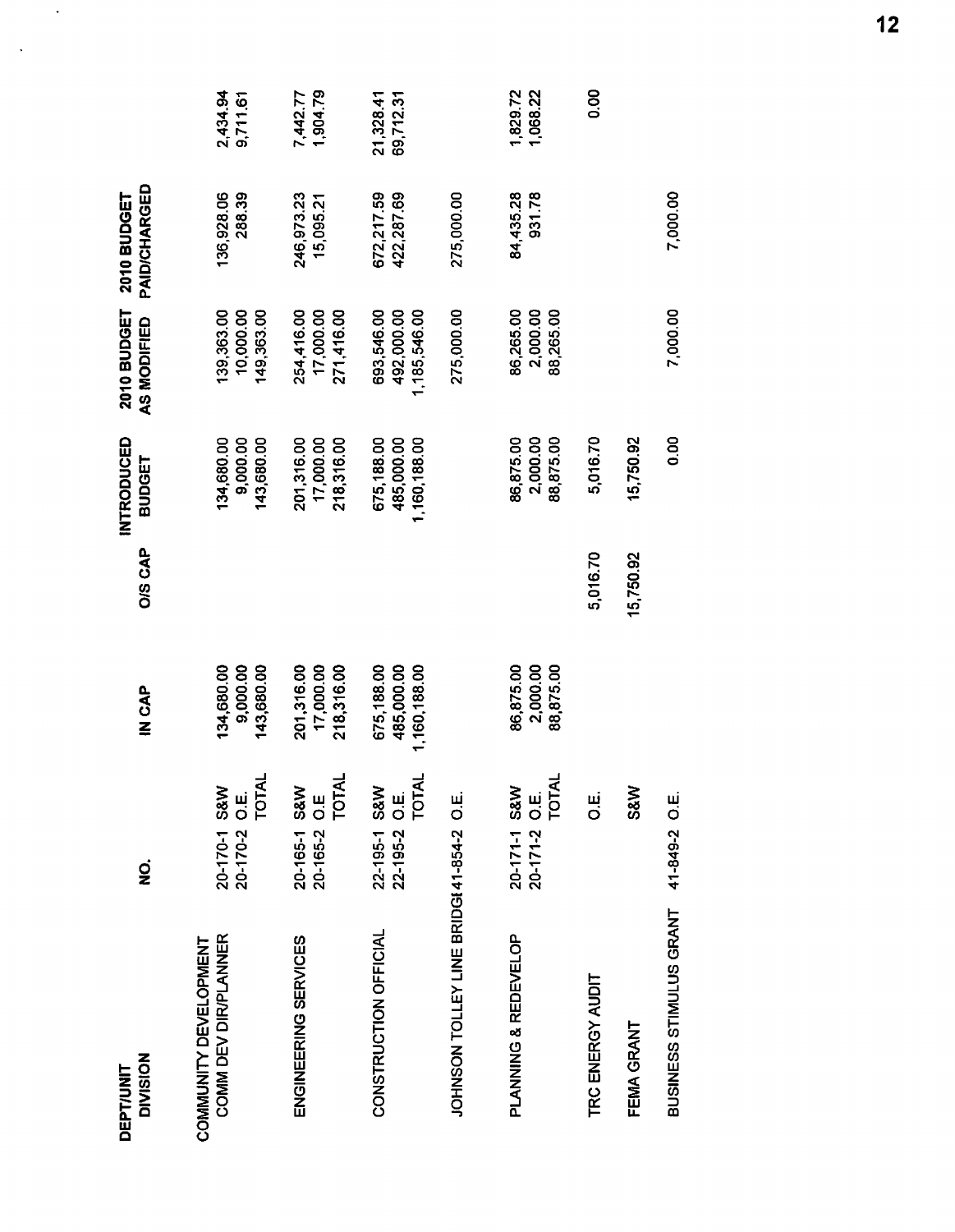| <b>DIVISION</b><br><b>DEPT/UNIT</b>  | $\mathbf{\mathbf{2}}$         | IN CAP                                     | <b>O/S CAP</b>                     | INTRODUCED<br>BUDGET                       | AS MODIFIED                                | PAID/CHARGED<br>2010 BUDGET 2010 BUDGET    |
|--------------------------------------|-------------------------------|--------------------------------------------|------------------------------------|--------------------------------------------|--------------------------------------------|--------------------------------------------|
| RECREATION TRAILS PROGRAM            | ші<br>О                       |                                            |                                    | 0.00                                       | 50,000.00                                  | 50,000.00                                  |
| DVRPC FORM BASED CODE GR41-850-2 O.E |                               |                                            |                                    | 800                                        | 55,000.00                                  | 55,000.00                                  |
| NJ EDA HDSRF                         | ن<br>Ö                        |                                            |                                    | 0.00                                       | 65,200.00                                  | 65,200.00                                  |
| DEPARTMENT TOTAL:                    | TOTAL<br><b>Saw</b><br>щ<br>О | 1,098,059.00<br>513,000.00<br>1,611,059.00 | 15,750.92<br>5,016.70<br>20,767.62 | 1,113,809.92<br>518,016.70<br>1,631,826.62 | 1,173,590.00<br>973,200.00<br>2,146,790.00 | 1,140,554.16<br>2,031,357.23<br>890,803.07 |

 $\mathcal{A}^{\mathcal{A}}$ 

 $\ddot{\phantom{0}}$ 

 $\sim$   $\lambda$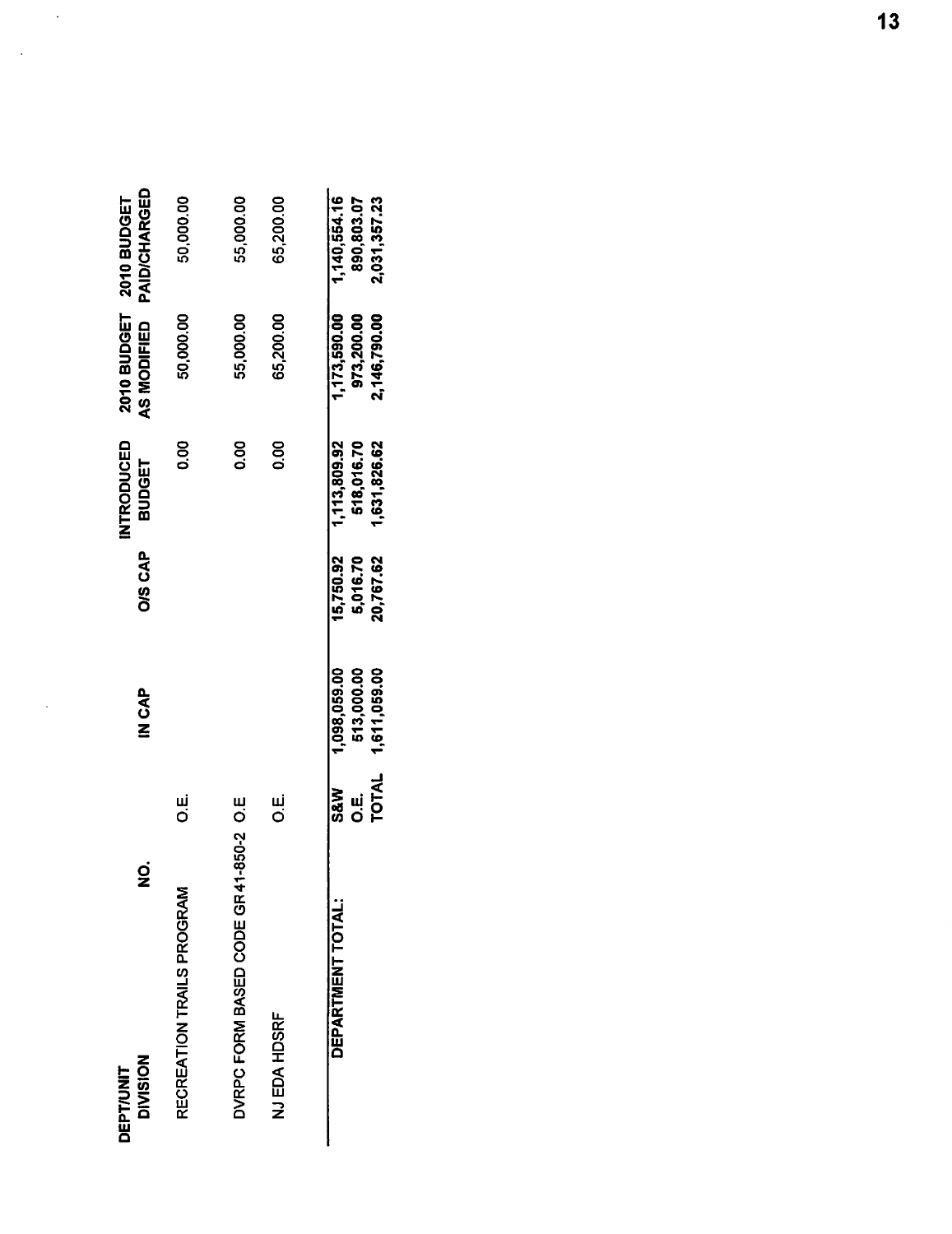| <b>DIVISION</b><br><b>DEPT/UNIT</b>     | $\dot{\mathbf{z}}$                           | IN CAP                           | <b>O/S CAP</b> | <b>INTRODUCED</b><br>BUDGET      | 2010 BUDGET<br>AS MODIFIED       | PAID/CHARGED<br>2010 BUDGET |                      |
|-----------------------------------------|----------------------------------------------|----------------------------------|----------------|----------------------------------|----------------------------------|-----------------------------|----------------------|
| BOARDS & COMMITTEES<br>ZONING BOARD     | 21-185-2 O.E.                                | 38,000.00                        |                | 38,000.00                        | 38,000.00                        | 34,765.69                   | 3,234.31             |
| PLANNING BOARD                          | 21-180-2 O.E.                                | 89,000.00                        |                | 89,000.00                        | 92,000.00                        | 74,394.88                   | 17,605.12            |
| COMMUNITY ACTION PROGRAM 28-370-2 O.E   |                                              | 38,000.00                        |                | 38,000.00                        | 98,000.00                        | 89,833.33                   | 8,166.67             |
| HISTORIC PRESERVATION CON20-175-2 O.E.  |                                              | 500.00                           |                | 500.00                           | 1,000.00                         | 0.00                        | 1,000.00             |
| RENT STABILIZATION BOARD                | 22-200-2 O.E.                                | 500.00                           |                | 500.00                           | 500.00                           | 0.00                        | 500.00               |
| CABLE T.V. ADVISORY BOARD 20-101-2 O.E. |                                              | 250.00                           |                | 250.00                           | 500.00                           | 0.00                        | 500.00               |
| PUBLIC SAFETY ADVIS. COMM. 25-270-1 S&W | <b>TOTAL</b><br>25-270-2 O.E.                | 1,200.00<br>100.00<br>1,300.00   |                | 1,200.00<br>1,300.00<br>100.00   | 1,200.00<br>100.00<br>1,300.00   | 0.00<br>974.97              | 225.03<br>100.00     |
| ENVIRONMENTAL RESOUR.                   | 20-178-2 O.E.                                | 700.00                           |                | 700.00                           | 700.00                           | 662.58                      | 37.42                |
| <b>HISTORIAN</b>                        | TOTAL<br>20-175-2 S&W<br>ui<br>O             | 2,900.00<br>1,500.00<br>4,400.00 |                | 2,900.00<br>4,400.00<br>1,500.00 | 3,750.00<br>1,700.00<br>5,450.00 | 2,680.00<br>212.00          | 1,070.00<br>1,488.00 |
| SHADE TREE ADV. COMMITTEE 28-375-2 S&W  | <b>TOTAL</b><br>$\mathbf{u}$<br>O            | 0.00<br>750.00<br>750.00         |                | 0.00<br>750.00<br>750,00         | 0.00<br>1,000.00<br>1,000.00     | 831.86                      | 0.00<br>168.14       |
| CONST BOARD OF APPEALS                  | <b>TOTAL</b><br>22-200-1 S&W<br>22-200-2 O.E | 200.00<br>100.00<br>300.00       |                | 200.00<br>100.00<br>300.00       | 200.00<br>100.00<br>300.00       | 108.33<br>0.00              | 100.00<br>91.67      |

 $\hat{\mathcal{A}}$ 

 $\sim$  .

 $14$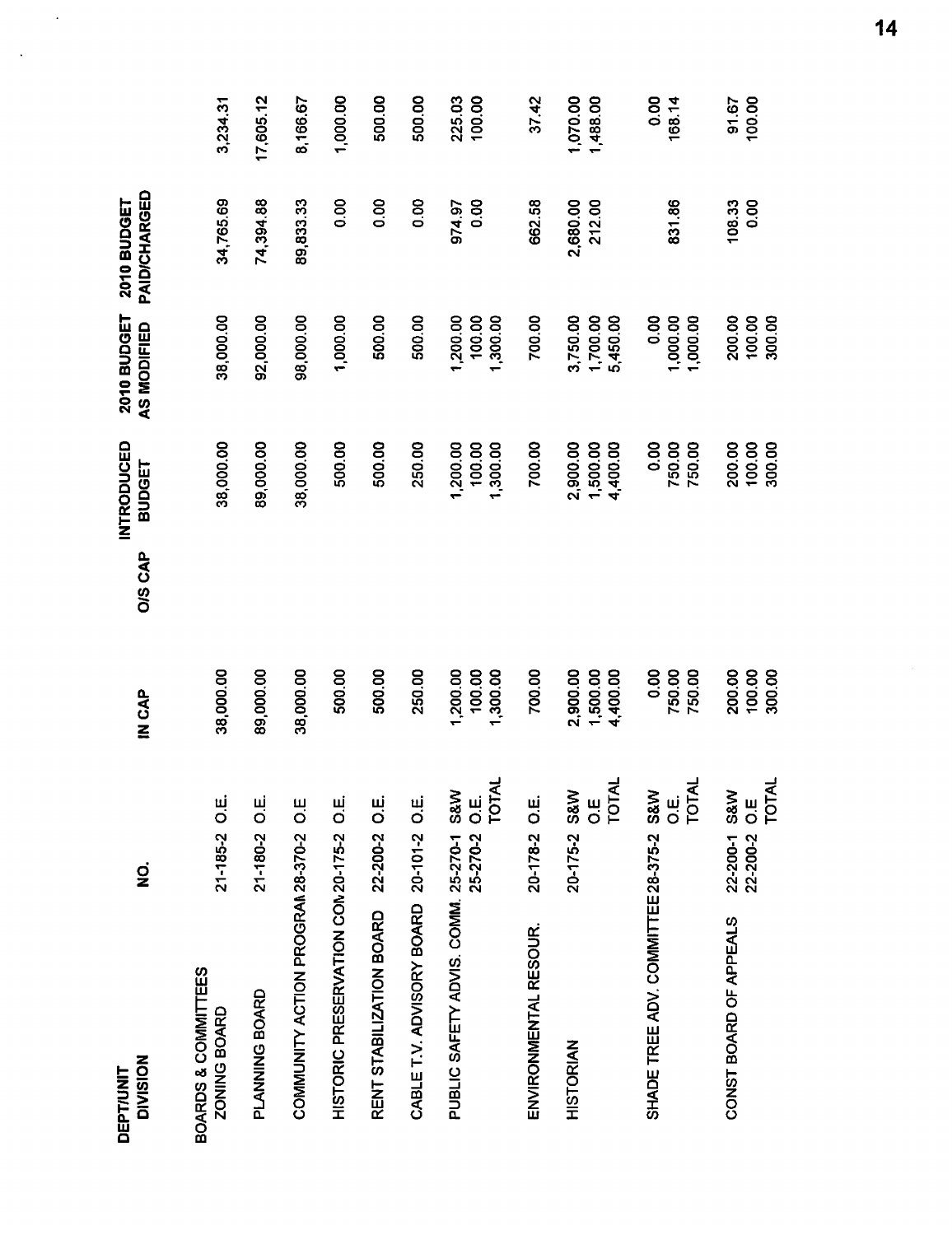|                                     |                      |            |                | INTRODUCED    |             | 2010 BUDGET 2010 BUDGET |           |
|-------------------------------------|----------------------|------------|----------------|---------------|-------------|-------------------------|-----------|
| g<br><b>DIVISION</b>                |                      | IN CAP     | <b>O/S CAP</b> | <b>BUDGET</b> | AS MODIFIED | <b>PAID/CHARGED</b>     |           |
| <b>MUNICIPAL ALLIANCE</b>           | щ<br>О               |            | 27,103.00      | 27,103.00     | 27,103.00   | 27 103.00               | 80<br>0.0 |
| GROWTH & REDEVELOPMENT 20-170-1 S&W |                      | 1,300.00   |                | 1,300.00      | 1,300.00    | 649.98                  | 650.02    |
| COMMITTEE                           |                      | 2,500.00   |                | 2,500.00      | 3,000.00    | 1,686.37                | 1,313.63  |
| 20-170-2 O.E.<br>TOTAL              |                      | 3,800.00   |                | 3,800.00      |             |                         |           |
| DEPARTMENT TOTAL:                   | <b>ANSS</b>          | 5,600.00   | 8<br>O.O       | 5,600.00      | 6,450.00    | 4,413.28                |           |
|                                     | <b>O.E.</b><br>TOTAL | 171,900.00 | 27,103.00      | 199,003.00    | 263,703.00  | 229,489.71              |           |
|                                     |                      | 177,500.00 | 27,103.00      | 204,603.00    | 270,153.00  | 233,902.99              |           |

 $\sim 10^7$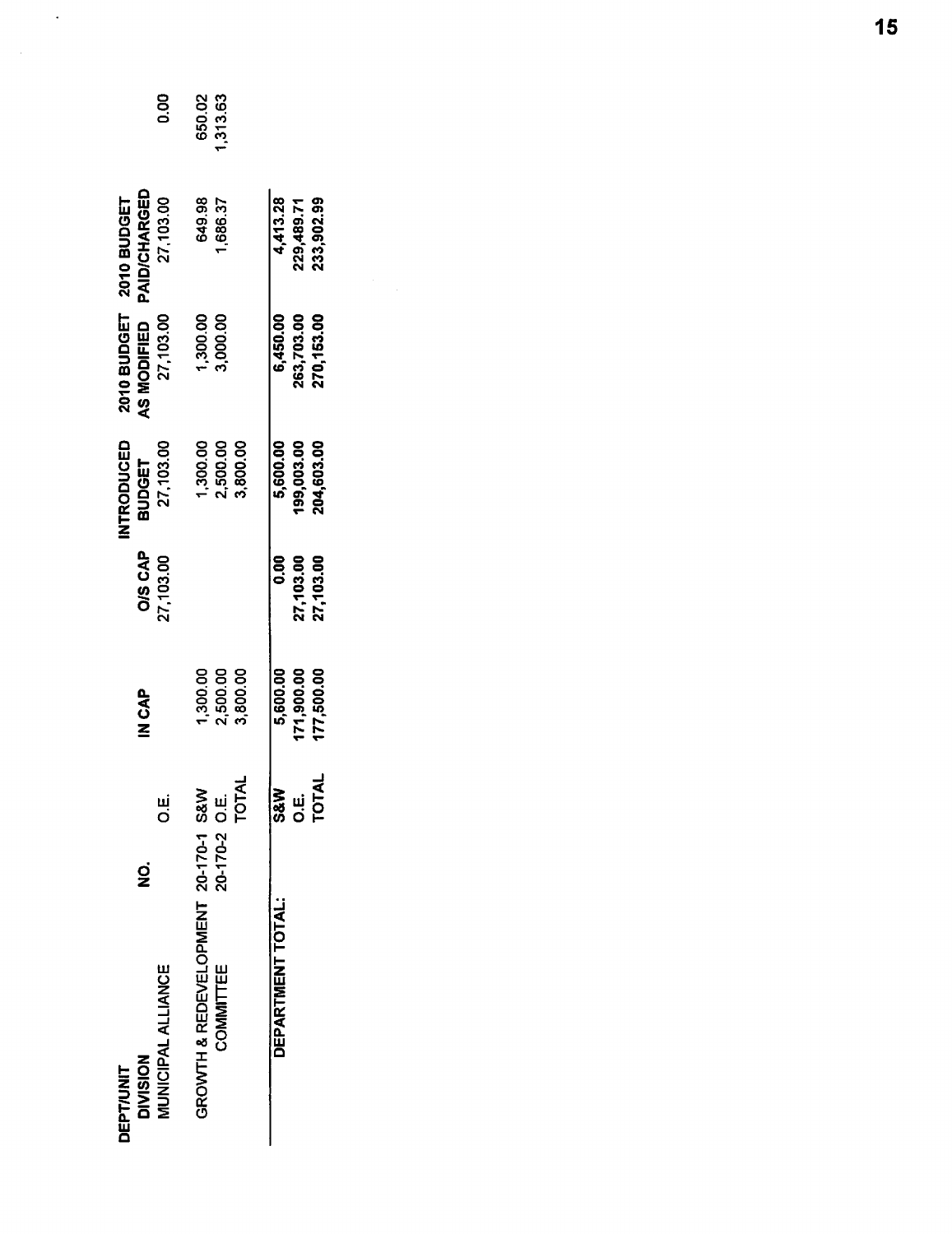| <b>DIVISION</b><br>DEPT/UNIT                    | $\dot{\mathbf{z}}$                        | IN CAP               | <b>O/S CAP</b>                                    | <b>INTRODUCED</b><br><b>BUDGET</b>   | 2010 BUDGET<br>AS MODIFIED           | PAID/CHARGED<br>2010 BUDGET          |                         |
|-------------------------------------------------|-------------------------------------------|----------------------|---------------------------------------------------|--------------------------------------|--------------------------------------|--------------------------------------|-------------------------|
| FIRE HYDRANT SERVICE<br><b>UTILITIES</b><br>4LL | щ<br>О<br>ші<br>О<br>900                  | 1,470,000.00<br>0.00 | 392.000.00                                        | 1,470,000.00<br>392,000.00           | 1,470,000.00<br>280,000.00           | 1,305,925.74<br>180,015.13           | 164,074.26<br>99,984.87 |
| DEPARTMENT TOTAL:                               | IU.<br>IO                                 | 1,470,000.00         | 392,000.00                                        | 1,862,000.00                         | 1,750,000.00                         | 1,485,940.87                         |                         |
| STATUTORY EXPENDITURES<br>P.E.R.S.              | 36-471-2 O.E.                             | 721,325.00           |                                                   | 721,325.00                           | 550,259.00                           | 550,259.00                           | 0.00                    |
| SOCIAL SECURITY                                 | 36-472-2 O.E.                             | 605,000.00           |                                                   | 605,000.00                           | 620,000.00                           | 570,563.50                           | 49,436.50               |
| CONSOL POL & FIRE RS                            | 36-474-2 O.E.                             |                      |                                                   |                                      |                                      |                                      | 0.00                    |
| POLICE & FIRE R.S.                              | 36-475-2 O.E.                             | 1,992,044.00         |                                                   | 1,992,044.00                         | 1,756,809.00                         | 1,756,808.00                         | 1,00                    |
| DEFINED CONTRIBUTION PLAN                       |                                           | 2,250.00             |                                                   | 2,250.00                             |                                      |                                      |                         |
| DEPARTMENT TOTAL:                               | ші<br>О                                   | 3,320,619.00         | <b>0.00</b>                                       | 3,320,619.00                         | 2,927,068.00                         | 2,877,630.50                         |                         |
| ACCUMULATED ABSENCES<br>UNCLASSIFIED            | S.M.                                      | $\frac{8}{1}$        |                                                   | $\frac{5}{2}$                        | $\frac{8}{1}$                        | 80                                   | 1.00                    |
| SALARY ADJUSTMENTS                              | 30-421-1 S.W.                             | $\frac{8}{1}$        |                                                   | $\overline{00}$                      | 00.1                                 | 0.00                                 | 1.00                    |
| ELSA                                            | 31-455-2 O.E.                             |                      | 4,472,000.00                                      | 4,472,000.00                         | 4,472,000.00                         | 4,471,237.80                         | 762.20                  |
| DEPARTMENT TOTAL:                               | O.E.<br>TOTAL<br>$\overline{\text{S.W.}}$ | 2.00<br>O.OO<br>2.00 | 4,472,000.00<br>4,472,000.00<br>$\overline{0.00}$ | 4,472,000.00<br>4,472,002.00<br>2.00 | 4,472,000.00<br>4,472,002.00<br>2.00 | 0.00<br>4,471,237.80<br>4,471,237.80 |                         |

 $\ddot{\phantom{1}}$ 

 $\sim$ 

16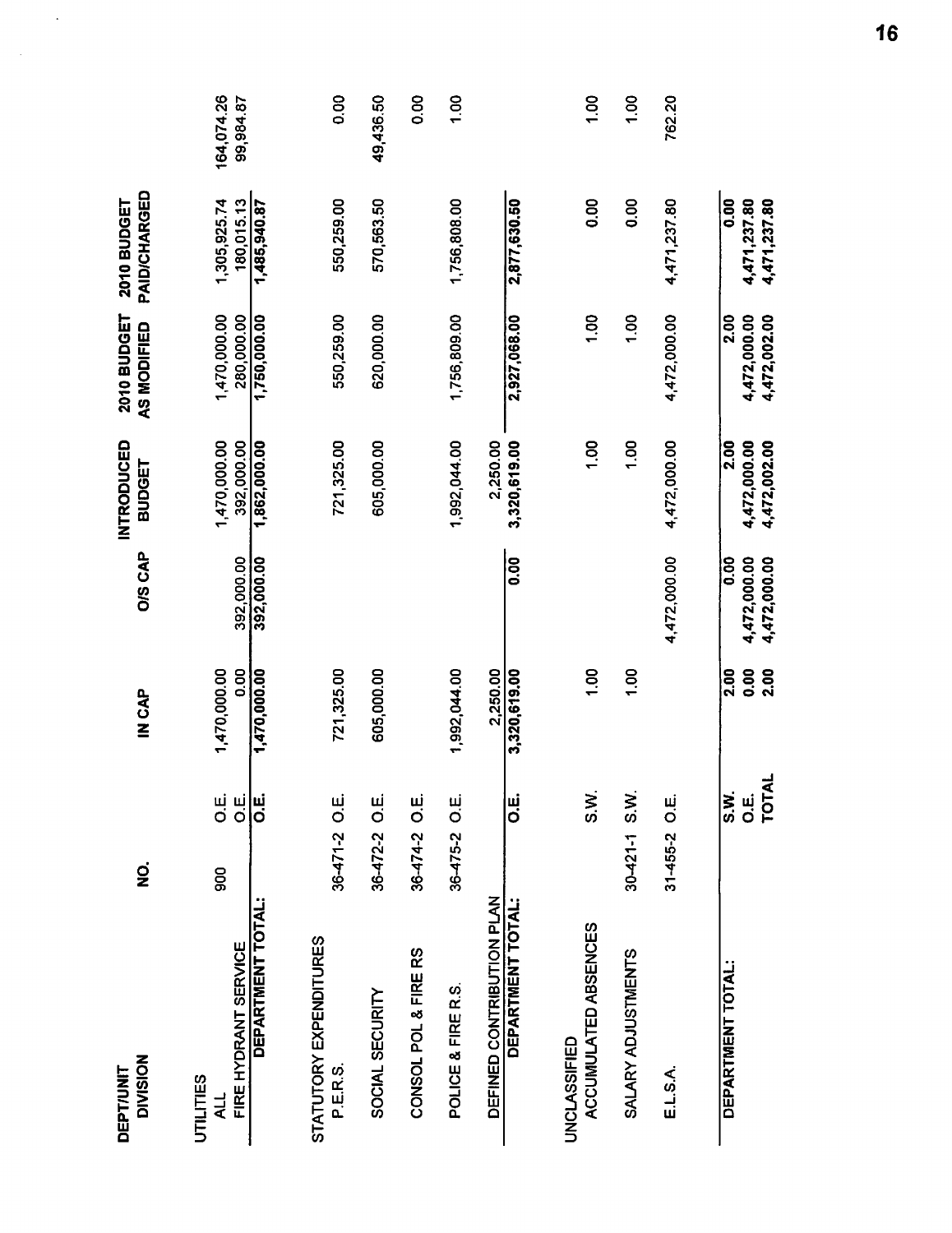| <b>DIVISION</b><br><b>DEPT/UNIT</b>        | g             | IN CAP | <b>OIS CAP</b> | INTRODUCED<br><b>BUDGET</b> | <b>2010 BUDGET</b><br>AS MODIFIED | PAID/CHARGED<br>2010 BUDGET |              |
|--------------------------------------------|---------------|--------|----------------|-----------------------------|-----------------------------------|-----------------------------|--------------|
| CAPITAL IMPROVEMENT<br>CAPITAL IMPROVEMENT | 44-900-2 O.E. |        | 100,000.00     | 100,000.00                  | 75,000.00                         | 75,000.00                   | 0.00         |
|                                            |               |        |                |                             | 0.00                              |                             | O.OO         |
| DEPARTMENT TOTAL:                          | ші<br>О       | 0.00   | 100,000.00     | 100,000.00                  | 75,000.00                         | 75,000.00                   |              |
| BOND PRINCIPAL<br><b>DEBT SERVICE</b>      | 45-920-2 O.E. |        | 3,005,000.00   | 3,005,000.00                | 2,850,000.00                      | 2,850,000.00                | 0.00         |
| <b>BAN PRINCIPAL</b>                       | 45-925-2 O.E. |        | 289,000.00     | 289,000.00                  | 0.00                              |                             | 80.0         |
| BOND INTEREST                              | 45-930-2 O.E. |        | 601,495.00     | 601,495.00                  | 815,300.00                        | 815,300.00                  | 0.00         |
| <b>BAN INTEREST</b>                        | 45-935-2 O.E. |        | 57,075.00      | 57,075.00                   | 32,800.00                         | 32,800.00                   | <b>80.00</b> |
| GREEN ACRES LOAN                           | 45-940-2 O.E. |        |                | 0.00                        | 0.00                              | 0.00                        | 0.00         |
| INFRASTRUCTURE LOAN                        | Ш.<br>О       |        |                | 0.00                        | 0.00                              | 0.00                        | 0.00         |
| DEPARTMENT TOTAL:                          | U.<br>O.      | 0.00   | 3,952,570.00   | 3,952,570.00                | 3,698,100.00                      | 3,698,100.00                |              |
|                                            |               |        |                |                             |                                   |                             |              |

 $\mathcal{L}^{\text{max}}_{\text{max}}$ 

 $\sim$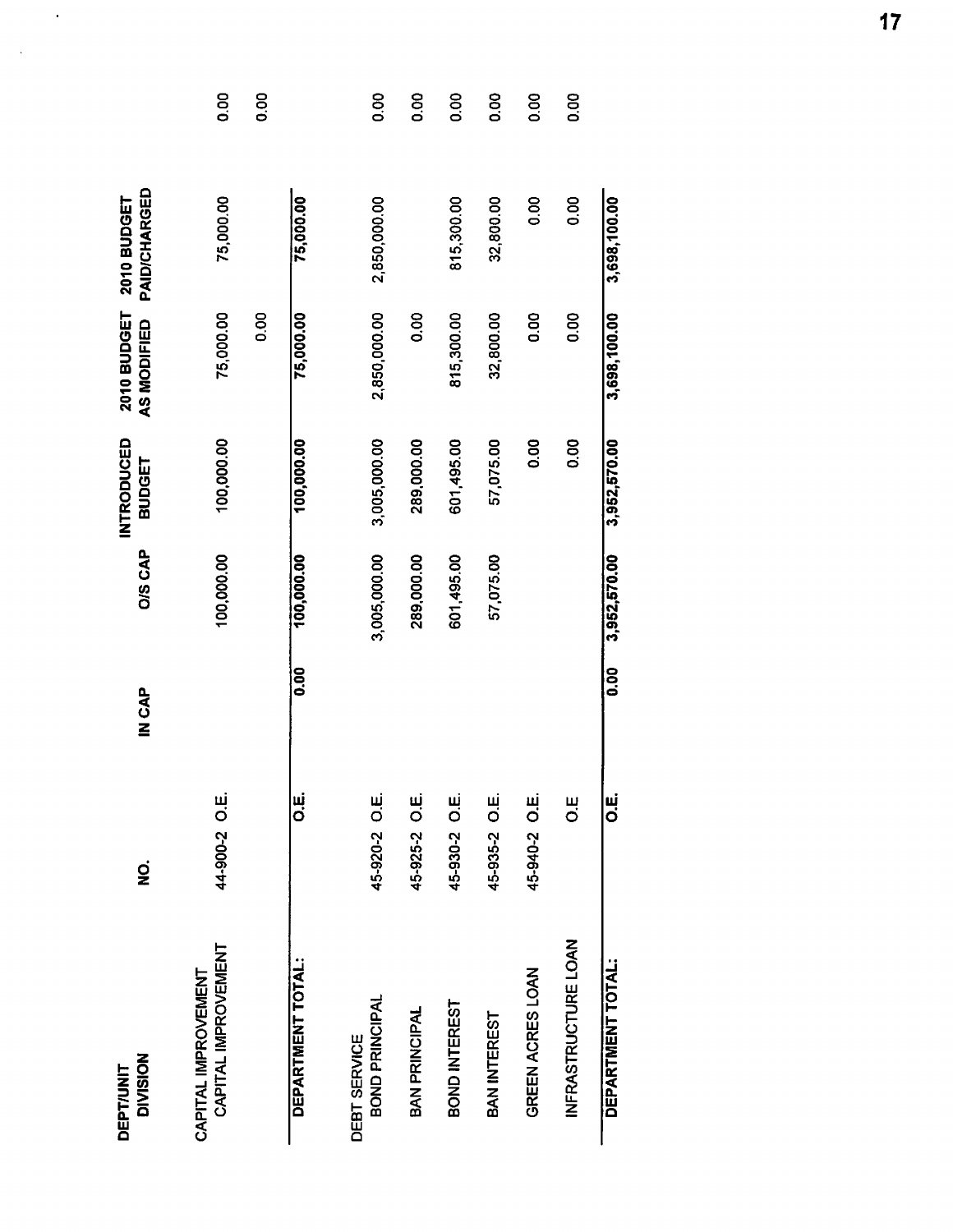| <b>DIVISION</b><br><b>DEPT/UNIT</b>                   | oj<br>Z                                  | IN CAP                                          | <b>O/S CAP</b>                               | INTRODUCED<br><b>BUDGET</b>                     | <b>2010 BUDGET</b><br>AS MODIFIED               | <b>PAID/CHARGED</b><br>2010 BUDGET              |              |
|-------------------------------------------------------|------------------------------------------|-------------------------------------------------|----------------------------------------------|-------------------------------------------------|-------------------------------------------------|-------------------------------------------------|--------------|
| PRIOR YEAR BILLS<br>DEFERRED CHARGES                  | 46-870-2 O.E.                            |                                                 |                                              | 8<br>OO                                         |                                                 |                                                 | 0.00         |
| SCHOOL LEASE                                          | 46-871-2 O.E.                            |                                                 |                                              | 0.00                                            |                                                 |                                                 | 0.00         |
| DEFICIT IN CAPITAL CASH                               | 46-872-2 O.E.                            |                                                 |                                              | 00.0                                            |                                                 |                                                 | 0.00         |
| DEPARTMENT TOTAL:                                     | ui<br>O                                  | <b>0.00</b>                                     | <b>00.00</b>                                 | <b>0.00</b>                                     | oo<br>O                                         | <b>0.00</b>                                     |              |
| RESERVE FOR UNCOLLECTED TAXES<br>RES FOR UNCOLL TAXES | 50-899-2 O.E.                            |                                                 | 4,234,958.58                                 | 4,234,958.58                                    | 4,205,946.35                                    | 4,205,946.35                                    | 0.00         |
| DEPARTMENT TOTAL:                                     | ui<br>O                                  | 80<br>0.0                                       | 4,234,958.58                                 | 4,234,958.58                                    | 4,205,946.35                                    | 4,205,946.35                                    | 0.00         |
| <b>GRAND TOTALS:</b>                                  | <b>TOTAL</b><br><b>S&amp;W</b><br>ม<br>O | 14,079,895.00<br>13,766,371.00<br>27,846,266.00 | 341,457.42<br>13,917,037.30<br>14,258,494.72 | 14,421,352.42<br>27,683,408.30<br>42,104,760.72 | 14,385,527.62<br>41,291,918.85<br>26,906,391.23 | 39,673,339.95<br>13,948,528.39<br>25,724,811.56 | 1,618,578.90 |

 $\hat{\boldsymbol{\cdot}$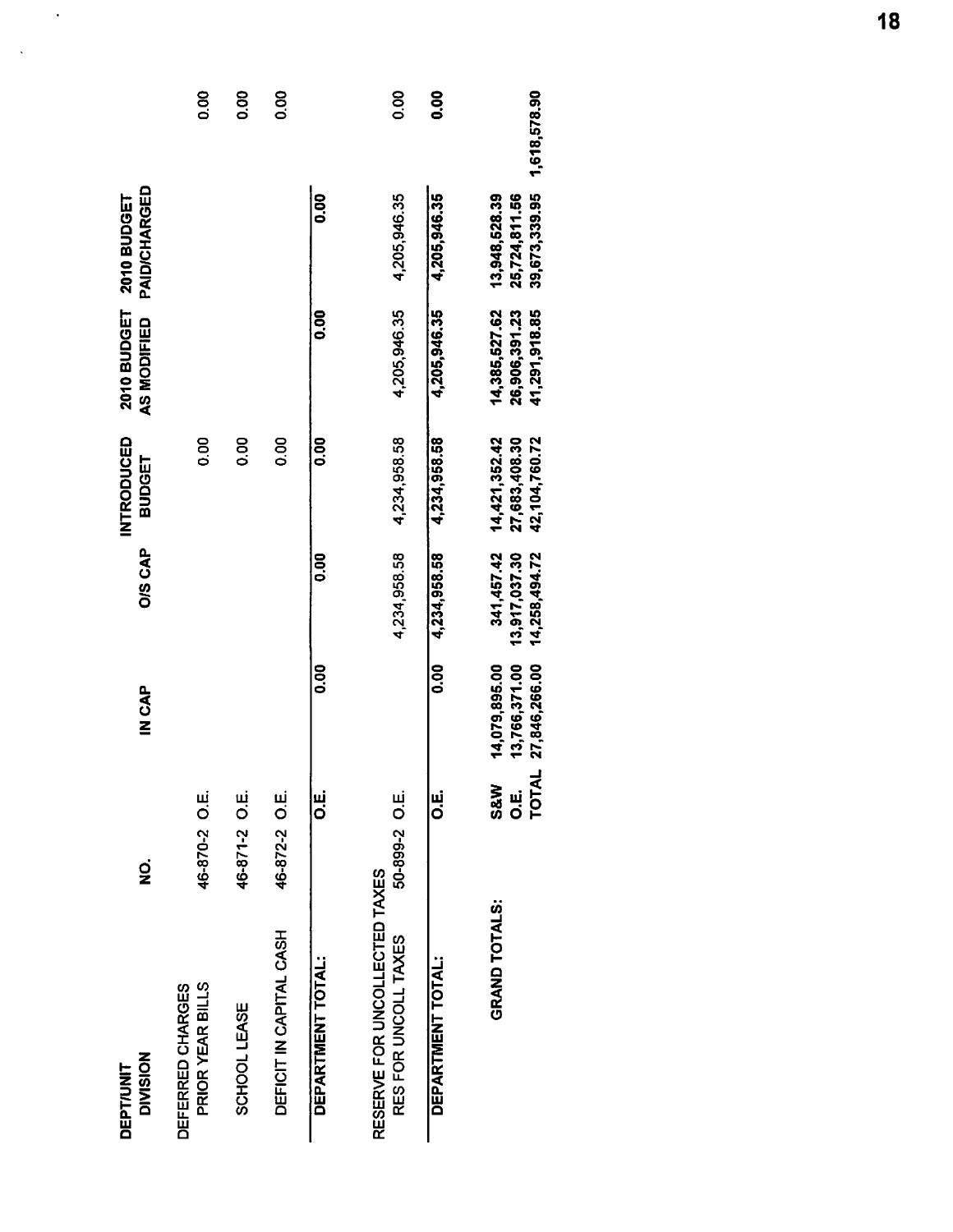## **TABLE OF ORGANIZATION**

 $\hat{\mathcal{L}}$ 

|                                                                                  |              | <b>POSITIONS</b><br><b>BUDGETED</b><br><b>SALARY</b> | <b>DIVISION</b><br><b>TOTALS</b><br><b>BASE SALARY</b> |                                 |                |
|----------------------------------------------------------------------------------|--------------|------------------------------------------------------|--------------------------------------------------------|---------------------------------|----------------|
| <b>Township Council-110</b>                                                      |              |                                                      |                                                        |                                 |                |
| Mayor                                                                            | 1.00         | 13,724                                               |                                                        |                                 |                |
| Councilpersons                                                                   | 4.00         | 42,384                                               | 56,108                                                 |                                 |                |
| Manager-100                                                                      |              |                                                      |                                                        |                                 |                |
| <b>Municipal Manager</b>                                                         | 0.50         | 163,545                                              |                                                        |                                 |                |
| Secretary                                                                        |              | 3,165                                                |                                                        |                                 |                |
| Secretary (parttime)                                                             | 1.00         | 24,096                                               |                                                        |                                 |                |
| <b>Township Clerk-120</b>                                                        |              |                                                      | 190,806                                                |                                 |                |
| <b>Municipal Clerk</b>                                                           | 1.00         | 118,752                                              |                                                        | <b>OVERTIME</b>                 | 4,000          |
| <b>Deputy Municipal Clerk</b>                                                    | 1.00         | 57,655                                               |                                                        | OUT OF TITLE                    | 4,000          |
| <b>Clerk</b>                                                                     | 1.00         | 30,011                                               | 206,418                                                |                                 | 8,000          |
| Finance-130                                                                      |              |                                                      |                                                        |                                 |                |
| Director of Finance                                                              | 0.50         | 19,756                                               |                                                        |                                 |                |
| <b>Executive Secretary</b>                                                       |              | 32,456                                               |                                                        |                                 |                |
| <b>Executive Secretary</b>                                                       | 1.00         | 54,300                                               |                                                        |                                 |                |
| Payroll Supervisor                                                               | 1.00         | 60,463                                               |                                                        |                                 |                |
| Comptroller                                                                      | 1.00         | 96,778                                               |                                                        |                                 |                |
| <b>Supervisor of Accounts</b>                                                    | 1.00         | 71,635                                               |                                                        |                                 |                |
| <b>Purchasing Assistant</b>                                                      | 1.00         | 42,112                                               | 377,500                                                |                                 |                |
| Tax/ Sewer Fee Collector-145                                                     |              |                                                      |                                                        |                                 |                |
| <b>Tax Collector</b>                                                             | 1.00         | 106,969                                              |                                                        |                                 |                |
| <b>Assistant Tax Collector</b>                                                   | 1.00         | 59,697                                               |                                                        |                                 |                |
| <b>Clerk</b>                                                                     | 1.00         | 25,421                                               | 192,087                                                |                                 |                |
| Tax Assessor-150                                                                 |              |                                                      |                                                        |                                 |                |
| <b>Tax Assessor</b>                                                              | 1.00         | 105,188                                              |                                                        |                                 |                |
| Deputy Tax Assessor                                                              | 2.00         | 146,068                                              |                                                        |                                 |                |
| <b>Senior Assessing Clerk</b>                                                    | 1.00         | 37,792                                               | 289,048                                                |                                 |                |
|                                                                                  |              |                                                      |                                                        |                                 |                |
| Engineering-165                                                                  |              |                                                      |                                                        | OUT OF TITLE<br><b>OVERTIME</b> | 11,000<br>750  |
| Municipal Engineer                                                               | 1.00<br>1.00 | 118,613                                              |                                                        | <b>CAPITAL FUND CRED</b>        | (55,000)       |
| <b>Assistant Municipal Engineer</b><br><b>Supervising Public Works Inspector</b> | 1.00         | 66,230<br>66,243                                     |                                                        | <b>TRUST FUND CREDIT</b>        | (60,000)       |
| <b>Secretarial Assistant</b>                                                     | 1.00         | 53,229                                               |                                                        | UNIFORM ALLOWANC                | 250            |
|                                                                                  |              |                                                      | 304,315                                                |                                 | (103,000)      |
| <b>Community Development-170</b>                                                 |              |                                                      |                                                        |                                 |                |
| <b>Management Specialist</b>                                                     | 1.00         | 39,036                                               |                                                        | <b>HEALTH WAIVER</b>            | 0              |
| <b>Principal Planner</b>                                                         | 1.00         | 90,644                                               |                                                        | 129,680 COMP TIME               | 5,000<br>5,000 |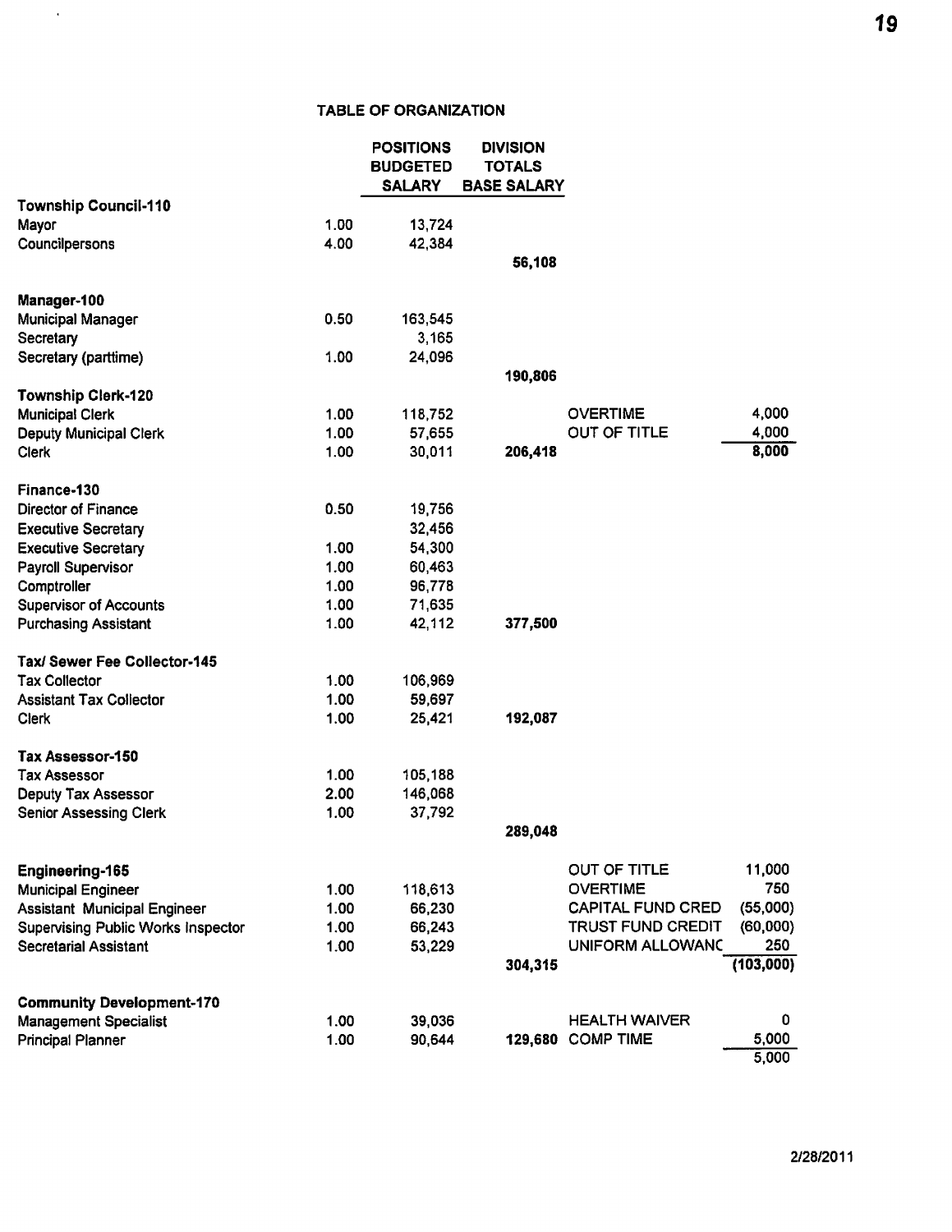Planning & Redevelopment-171

 $\sim$   $\epsilon$ 

 $\ddot{\phantom{a}}$ 

| <b>Executive Assistant</b>                 | 1.00  | 80,855    |           | <b>ZONING OFFICER</b><br><b>SECRETARY</b> | 4,720<br>1,300 |
|--------------------------------------------|-------|-----------|-----------|-------------------------------------------|----------------|
|                                            |       |           | 80,855    |                                           | 6,020          |
| <b>Division of Housing-179</b>             |       |           |           | <b>GRANT CHARGES</b>                      | (5,898)        |
| Housing Inspector                          | 1.00  | 54,800    |           | UNIFORM ALLOWANC                          | 250            |
|                                            |       |           |           | <b>OVERTIME</b>                           | 250            |
|                                            |       |           | 54,800    |                                           | (5, 398)       |
| <b>Construction Official-195</b>           |       |           |           |                                           |                |
| <b>Construction Official</b>               | 1.00  | 100,816   |           |                                           |                |
| <b>Fire Protection Subcode Official</b>    | 0.85  | 78,324    |           |                                           |                |
| <b>Plumbing Subcode Official</b>           | 1.00  | 80,444    |           |                                           |                |
| <b>Supervising Building Inspector</b>      | 1.00  | 74,834    |           |                                           |                |
| Electrical Sub-Code Official               | 1.00  | 90,696    |           |                                           |                |
| <b>Technical Assistant</b>                 | 1.00  | 53,229    |           |                                           |                |
| <b>Principal Clerk Typist</b>              | 1.00  | 42,412    |           |                                           |                |
| Sr. Clerk Typist                           | 1.00  | 32,362    |           | <b>COMP TIME</b>                          | 1,895          |
| <b>Building Subcode Official</b>           | 1.00  | 91,096    |           | OUT OF TITLE                              | 500            |
| Part time inspectors                       | 2.00  | 24,129    |           | <b>OVERTIME</b>                           | 3,000          |
|                                            |       |           |           | UNIFORM ALLOWANC                          | 1,450          |
|                                            |       |           | 668,342   |                                           | 6,845          |
| <b>Police Department - 240</b>             |       |           |           |                                           |                |
| <b>Police Chief</b>                        | 1.00  | 158,866   |           |                                           |                |
| Deputy Chief                               | 1.00  | 151,545   |           |                                           |                |
| Captain                                    | 1.00  | 144,970   |           |                                           |                |
| Lieutenant                                 | 3.00  | 384,987   |           |                                           |                |
| Sergeant                                   | 9.00  | 1,041,257 |           |                                           |                |
| Police Officer- Authorized                 | 51.00 | 4,928,291 |           | <b>GRANT CHG OFF</b>                      | (37, 305)      |
| <b>Administrative Secretary</b>            | 1.00  | 64,014    |           | <b>CROSSING GUARDS</b>                    | 102,275        |
| <b>Administrative Clerk</b>                | 1.00  | 49,135    |           | OUT OF TITLE                              | 1,000          |
| <b>Clerk Transcriber</b>                   | 3.00  | 106,202   |           | <b>OVERTIME</b>                           | 215,000        |
| Prosecutor                                 | 1.00  | 58,026    |           | <b>UNIFORM</b>                            | 108,700        |
|                                            |       |           | 7,087,293 |                                           | 389,670        |
| <b>Communications - 250</b>                |       |           |           |                                           |                |
| <b>Public Safety Telecommunications Op</b> | 7.00  | 320,309   |           | <b>OVERTIME</b>                           | 7,000          |
| Public Safety Telecommunications Op Trai   | 1.00  | 35,058    |           |                                           |                |
| <b>Sr Communications Operator</b>          | 1.00  | 53,452    |           | UNIFORM ALLOWANC                          | 4,050          |
|                                            |       |           | 408,819   |                                           | 11,050         |
| <b>Emergency Management OT-252</b>         |       |           |           |                                           |                |
| Deputy Emergency Management Coordina       | 1.00  | 59,367    |           | <b>GRANT CHG OFFS</b>                     | (3,000)        |
|                                            |       |           | 59,367    |                                           |                |
|                                            |       |           |           | <b>HEALTH WAIVER</b>                      | 0              |
| <b>Emergency Medical Services-253</b>      |       |           |           | <b>REPLACEMENTS</b>                       | 10,000         |
| <b>Emergency Medical Technician</b>        | 8.00  | 363,037   |           | <b>OVERTIME (Built In)</b>                | 55,000         |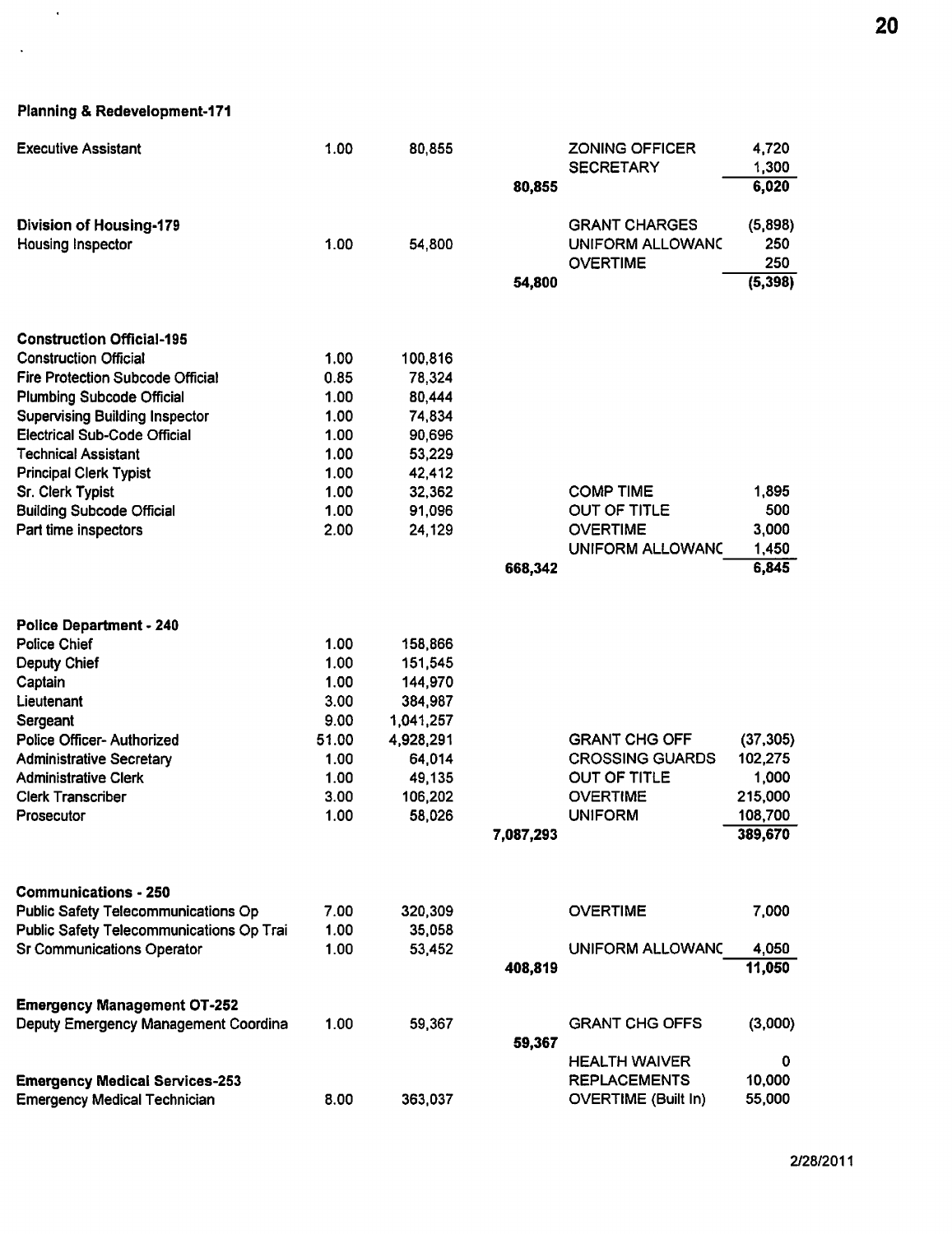| <b>Emergency Medical Technician Supervisor</b> | 1.00 | 73,774  |         | <b>UNIFORMS</b>          | 9,450     |
|------------------------------------------------|------|---------|---------|--------------------------|-----------|
|                                                |      |         |         | <b>OVERTIME</b>          | 15,000    |
|                                                |      |         | 436,811 |                          | 89,450    |
| Lawrence Township Fire Services-264            |      |         |         |                          |           |
| Firefighter                                    | 6.00 | 273,437 |         |                          |           |
| Mechanic                                       | 1.00 | 16,364  |         |                          |           |
|                                                |      |         |         | <b>REPLACEMENTS</b>      | 20,000    |
|                                                |      |         |         | <b>OVERTIME</b>          | 7,000     |
|                                                |      |         |         | UNIFORM ALLOWANC         | 4,800     |
|                                                |      |         | 289,801 |                          | 31,800    |
|                                                |      |         |         |                          |           |
| Fire Inspection-268                            |      |         |         |                          |           |
| <b>Fire Official</b>                           | 1.00 | 67,639  |         |                          |           |
| <b>Fire Prevention Specialist</b>              | 1.00 | 60,652  |         | <b>OVERTIME</b>          | 1,545     |
| <b>Fire Prevention Subcode Official</b>        | 0.15 | 13,754  |         | UNIFORM ALLOWANC         | 900       |
| Sr Clerk Typist                                | 1.00 | 31,938  | 173,983 |                          | 2,445     |
| <b>OSHA Compliance-269</b>                     |      |         |         |                          |           |
| Safety Coordinator                             |      | 9,188   |         |                          |           |
|                                                |      |         | 9,188   |                          |           |
| <b>Streets &amp; Roads-290</b>                 |      |         |         |                          |           |
| <b>General Supervisor Streets</b>              | 1.00 | 73,870  |         |                          |           |
| <b>Heavy Equipment Operator</b>                | 3.00 | 178,511 |         | <b>GRANT FUNDS</b>       | (15, 751) |
| Laborer                                        | 2.00 | 77,609  |         | <b>CAPITAL FUND CRED</b> | (10,000)  |
| <b>Street Repairer</b>                         | 5.00 | 207,403 |         | <b>OVERTIME</b>          | 14,000    |
| <b>Asst. Supervisor Streets</b>                | 1.00 | 65,358  |         | OUT OF TITLE             | 1,000     |
| Mason                                          | 1.00 | 36,208  | 638,959 |                          | (10, 751) |
| <b>Public Works Administration-300</b>         |      |         |         |                          |           |
| Director of Public Works                       | 1.00 | 124,206 |         |                          |           |
| <b>Recycling Coordinator</b>                   |      | 4,000   |         | UNIFORM ALLOWANC         | 450       |
| <b>Confidential Secretary</b>                  | 1.00 | 75,288  | 203,494 |                          | 450       |
| <b>Buildings &amp; Grounds-310</b>             |      |         |         |                          |           |
| Maintenance Repairer                           | 1.00 | 38,292  |         |                          |           |
| <b>Supervisor Building Services</b>            | 1.00 | 70,961  |         |                          |           |
| Sr. Building Service Worker                    | 1.00 | 44,910  |         |                          |           |
| Asst Supervisor Maintenance Repairer           | 1.00 | 55,377  |         |                          |           |
|                                                |      |         |         | <b>HEALTH WAIVER</b>     | 0         |
|                                                |      |         |         | <b>OVERTIME</b>          | 5,000     |

 $\mathcal{L}^{\mathcal{L}}$ 

 $\sim$   $\sim$ 

 $5,000$ 209,540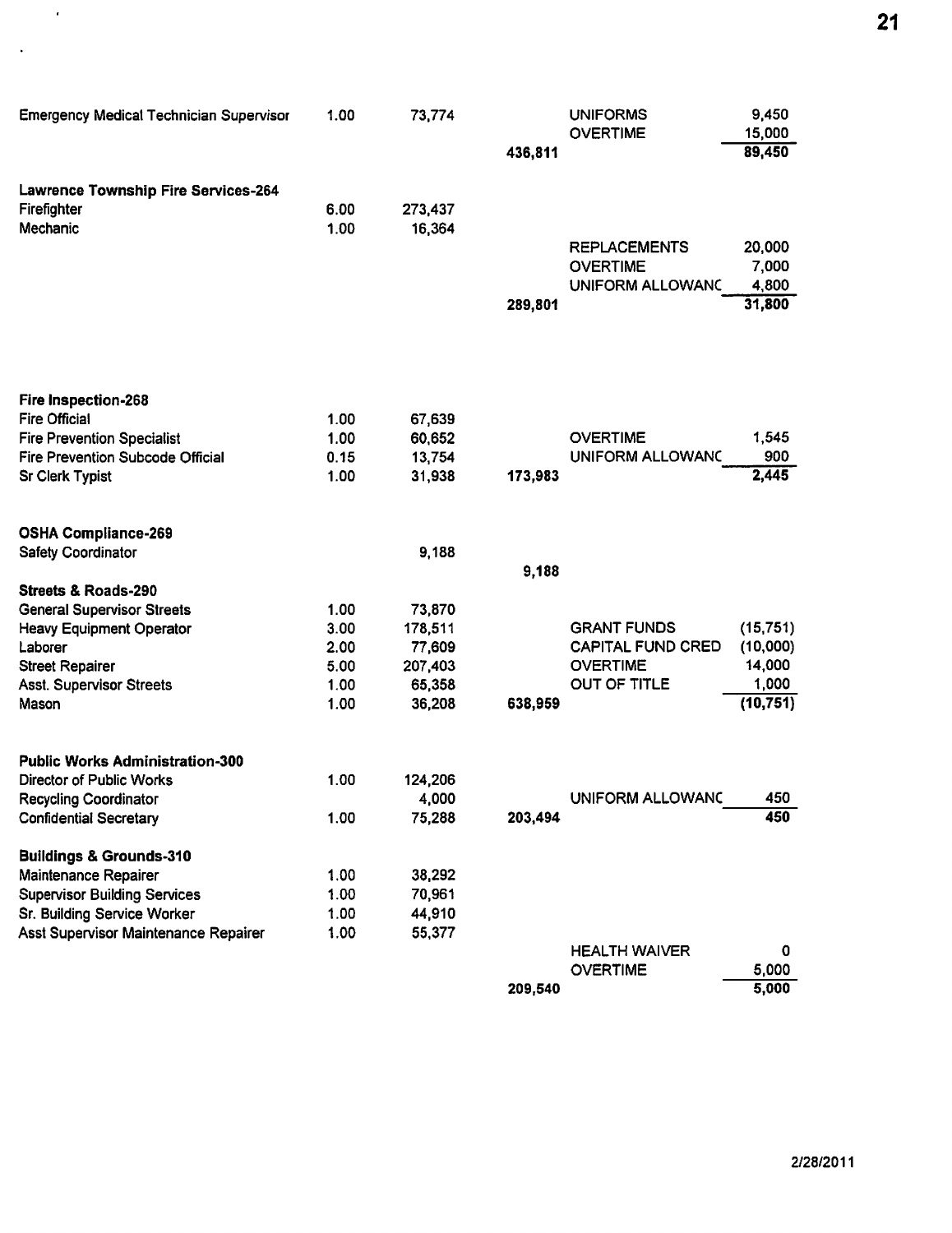| <b>Vehicle/Equipment Maintenance-315</b>   |      |         |         |                          |           |
|--------------------------------------------|------|---------|---------|--------------------------|-----------|
| <b>Manager Motors</b>                      | 1.00 | 76,344  |         |                          |           |
| Senior Mechanic - Diesel                   | 1.00 | 33,508  |         |                          |           |
| Sr. Mechanic                               | 1.00 | 65,530  |         |                          |           |
| Mechanic Diesel/Hydraulics                 | 2.00 | 108,987 |         | <b>OVERTIME</b>          | 2,825     |
| <b>VACANT</b>                              |      | 39,220  |         | OUT OF TITLE             | 175       |
|                                            |      |         | 323,589 |                          | 3,000     |
| Health-330                                 |      |         |         |                          |           |
| <b>Health Officer</b>                      | 1.00 | 118,452 |         |                          |           |
| Registered Environmental Health Specialis  | 2.00 | 102,344 |         | <b>GRANT FUND CREDIT</b> | (5,000)   |
| Pr. Clerk Typist/Registrar Vital Stats     | 1.00 | 53,736  |         | OUT OF TITLE             | 500       |
| Public Health Nurse (part-time)            | 2.00 | 76,889  |         | <b>OVERTIME</b>          | 8,100     |
|                                            |      |         |         | UNIFORM ALLOWANC         | 800       |
|                                            |      |         | 351,421 |                          | 4,400     |
| <b>Animal Control-340</b>                  |      |         |         |                          |           |
|                                            |      |         |         |                          |           |
| <b>Animal Control Officer</b>              | 1.00 | 54,216  |         | <b>TRUST FUND CREDIT</b> | (27, 500) |
| <b>Assistant Animal Control Officer PT</b> | 1.00 | 5,900   |         | <b>UNIFORM ALLOWANC</b>  | 750       |
|                                            |      |         | 60,116  |                          | (26, 750) |
| Recreation-370                             |      |         |         | <b>GRANT CHG OFFS</b>    | (3, 476)  |
| <b>Superintendent of Recreation</b>        | 1.00 | 118,752 |         | <b>SECRETARY</b>         | 1,300     |
| Recreation Supervisor/Coordinator          | 1.00 | 50,947  |         | <b>SEASONALS</b>         | 167,300   |
| <b>Clerk Transcriber</b>                   | 1.00 | 28,033  |         | <b>OVERTIME</b>          | 3,000     |
|                                            |      |         | 197,733 |                          | 168,124   |
| Office on Aging-371                        |      |         |         |                          |           |
| <b>Executive Director of Aging</b>         | 1.00 | 69,502  |         |                          |           |
| Sr. Citizen Program Aide                   | 1.00 | 32,089  |         | <b>PROGRAM STAFF</b>     | 8,000     |
| <b>Recreation Attendant</b>                | 1.00 | 22,572  |         | <b>SECRETARY</b>         | 1,300     |
|                                            |      |         | 124,163 |                          | 9,300     |
| <b>Park Maintenance-375</b>                |      |         |         |                          |           |
| <b>Assistant Director of Public Works</b>  | 1.00 | 93,489  |         | <b>GRANT CHARGES</b>     | 0         |
| Sr Park/Maintenance Wkr/Sr. Recreation N   | 1.00 | 52,754  |         | TRUST FUND               | (256,000) |
| Senior Park/Maintenance Worker             | 1.00 | 51,217  |         | <b>SEASONALS</b>         | 0         |
| Laborer                                    | 6.00 | 219,592 |         | <b>OVERTIME</b>          | 1,000     |
|                                            |      |         | 417,052 |                          | (255,000) |
|                                            |      |         |         |                          |           |
| <b>Municipal Court-490</b>                 |      |         |         |                          |           |
| <b>Municipal Judge</b>                     | 1.00 | 88,544  |         |                          |           |
| Mun Court Director                         | 1.00 | 78,558  |         |                          |           |
| Deputy Municipal Court Dir                 | 1.00 | 70,087  |         |                          |           |
| Deputy Municipal Court Admin               | 2.00 | 79,865  |         |                          |           |
| Cashier                                    | 1.00 | 32,183  |         |                          |           |
| Class II Officer                           | 1.00 | 25,000  |         | <b>OVERTIME</b>          | 35,000    |
|                                            |      |         | 374,237 |                          | 35,000    |

 $\bullet$ 

 $\sim 10^4$ 

 $\hat{\mathbf{r}}$